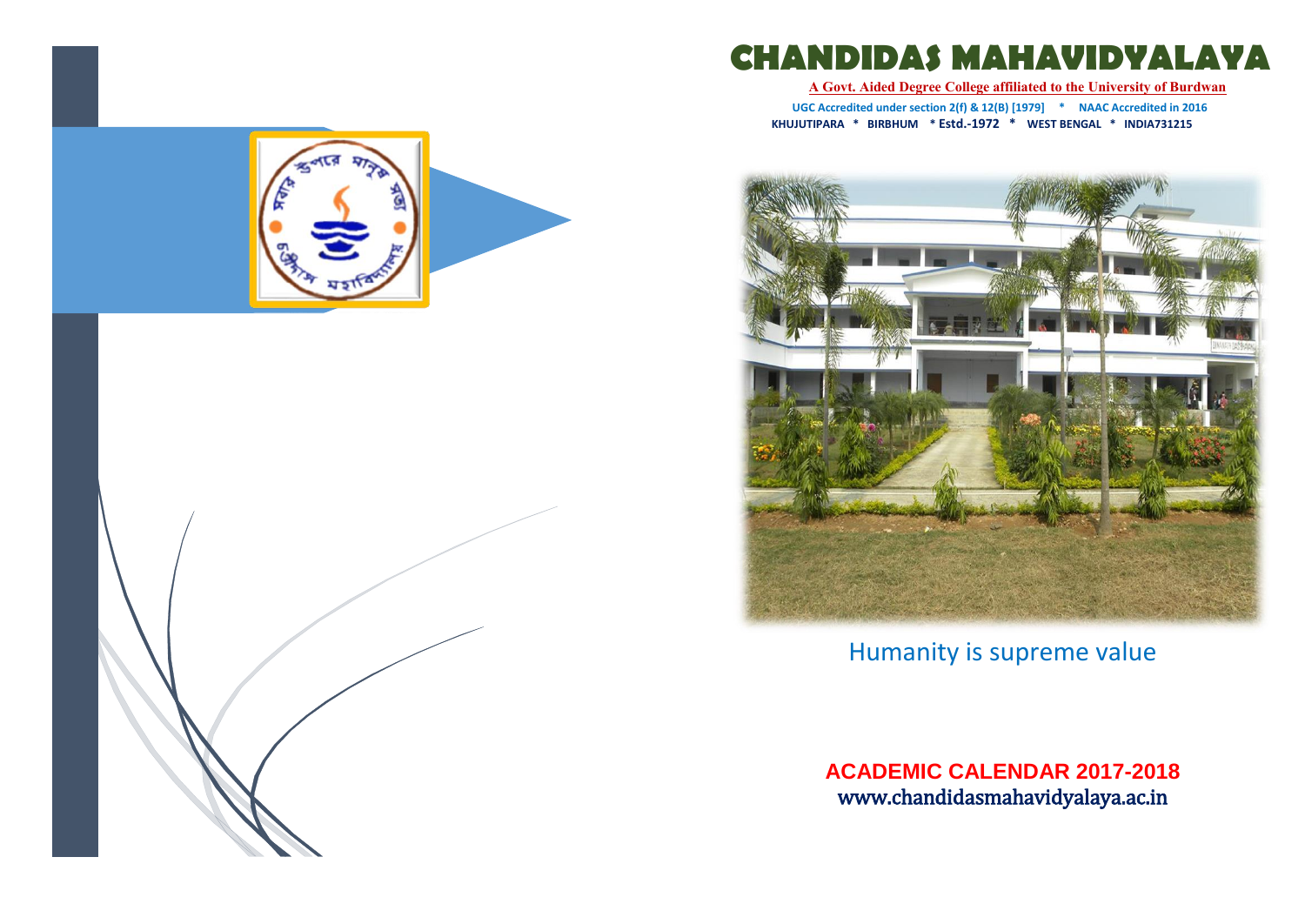# $23.51$

#### **CHANDIDAS MAHAVIDYALAYA**

**ACADEMIC CALENDAR 2017-18 SUMMARY**

| <b>MONTH</b>             | <b>TEACHING</b><br><b>DAY</b> | <b>SUNDAY</b> | <b>HOLIDAY</b><br><b>EXCEPT</b><br><b>SUNDAY</b> | <b>WORKING</b><br><b>DAY</b> |
|--------------------------|-------------------------------|---------------|--------------------------------------------------|------------------------------|
| <b>JULY 2017</b>         | 11                            | 05            | 00                                               | 26                           |
| <b>AUGUST</b><br>2017    | 25                            | 04            | 02                                               | 25                           |
| <b>SEPTEMBER</b><br>2017 | 19                            | 04            | 07                                               | 19                           |
| <b>OCTOBER</b><br>2017   | 13                            | 05            | 13                                               | 13                           |
| <b>NOVEMBER</b><br>2017  | 25                            | 04            | 01                                               | 25                           |
| <b>DECEMBER</b><br>2017  | 24                            | 05            | 02                                               | 24                           |
| <b>JANUARY</b><br>2018   | 22                            | 04            | 05                                               | 22                           |
| <b>FEBRUARY</b><br>2018  | 23                            | 04            | 01                                               | 23                           |
| <b>MARCH</b><br>2018     | 24                            | 04            | 03                                               | 24                           |
| <b>APRIL 2018</b>        | 24                            | 05            | 01                                               | 24                           |
| <b>MAY 2018</b>          | 25                            | 04            | 02                                               | 25                           |
| <b>JUNE 2018</b>         | 26                            | 04            | 00                                               | 26                           |
| TOTAL                    | 261                           | 52            | 37                                               | 276                          |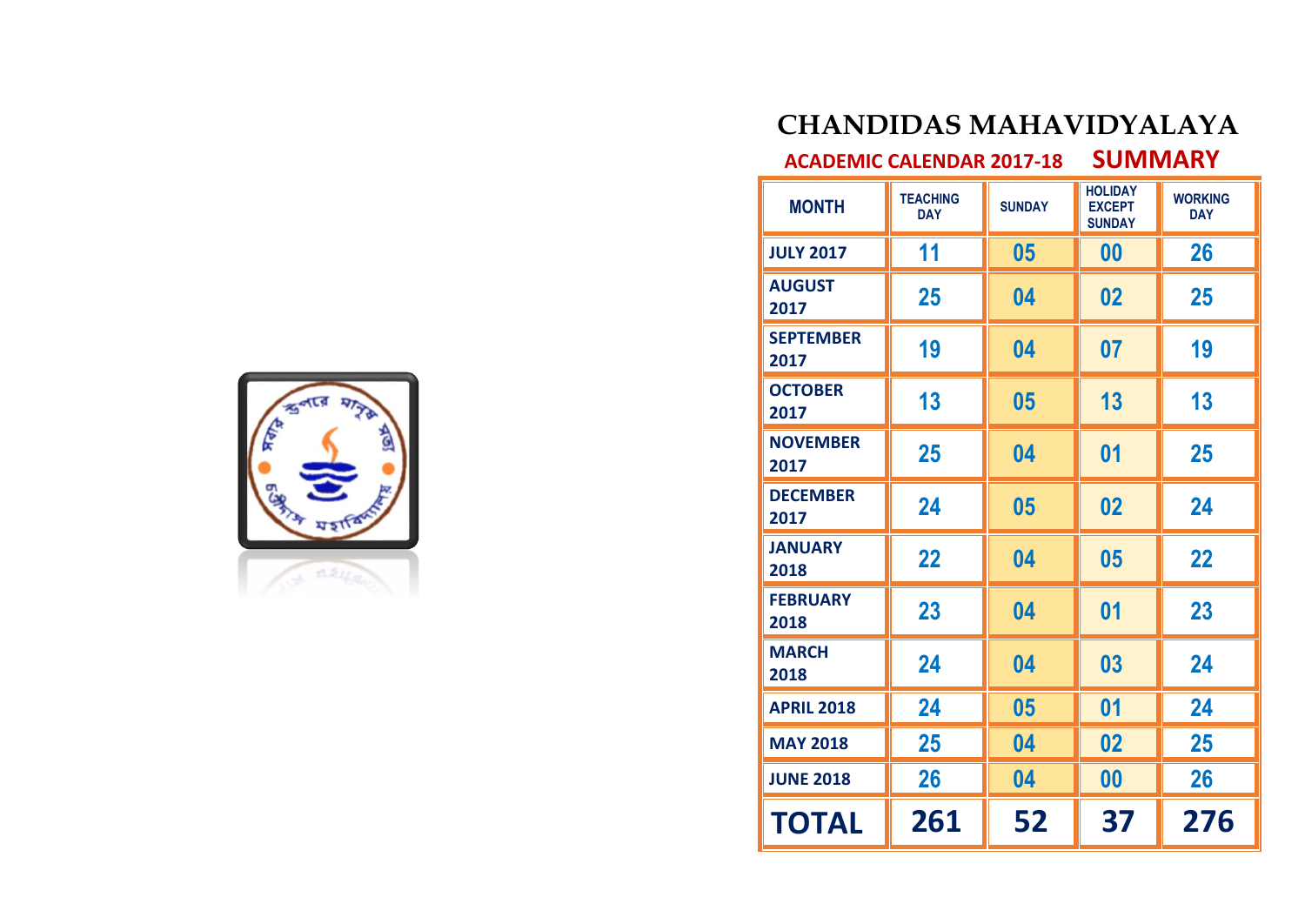|                | <b>CHANDIDAS MAHAVIDYALAYA</b>                    |                              |                        |
|----------------|---------------------------------------------------|------------------------------|------------------------|
|                | <b>ACADEMIC CALENDAR 2017-18</b>                  |                              | <b>IMPORTANT DATES</b> |
| 1              | <b>PARENT-TEACHER MEETING (1st TERM)</b>          | 16.09.17                     | <b>SATURDAY</b>        |
| $\overline{2}$ | <b>CLASS STARTS</b>                               | 19.07.17                     | <b>WEDNESDAY</b>       |
| 3.             | <b>INDEPENDENCE DAY OBSERVTION</b>                | 15.08.17                     | <b>TUESDAY</b>         |
| 4              | <b>TREE PLANTATION</b>                            | 05.09.17                     | <b>TUESDAY</b>         |
| 5              | <b>FRESHERS' WELCOME</b>                          | 05.09.17                     | <b>TUESDAY</b>         |
| 6              | <b>INTRA COLLEGE CULTURAL COMPETITION</b>         | 12.08.17                     | <b>SATURDAY</b>        |
| 10             | <b>COLLEGE YEARLY SOCIAL FUNCTION</b>             | 15.12.17                     | <b>FRIDAY</b>          |
| 11             | <b>STUDENTS' UNION ELECTION</b>                   | <b>TO BE ANNOUNCED LATER</b> |                        |
| 12             | <b>COLLEGE FOUNDATION DAY:</b>                    | 04.01.18                     | <b>THURSDAY</b>        |
| 13             | <b>REPUBLIC-DAY OBSERVATION</b>                   | 26.01.18                     | <b>FRIDAY</b>          |
| 14             | <b>ANNUAL SPORTS</b>                              | 9-10 JAN. 2018               | <b>TUES-WED</b>        |
| 15             | PARENT-TEACHER MEETING (3RD TERM)                 | 17.02.18                     | <b>SATURDAY</b>        |
| 16             | <b>TENTATIVE DATE OF PART III TEST-EXAM 17-18</b> | 08.02.18                     | <b>THURSDAY</b>        |
| 17             | <b>TENTATIVE DATE OF PART I TEST-EXAM 16-17</b>   | 08.03.18                     | <b>THURSDAY</b>        |
| 18             | <b>TENTATIVE DATE OF PART II TEST-EXAM 16-17</b>  | 08.03.18                     | <b>WEDNESDAY</b>       |
| 19             | <b>TAGORE'S BIRTH DAY OBSERVATION</b>             | 09.05.18                     | <b>WEDNESDAY</b>       |
| 20             | <b>SUMMER RECESS STARTS</b>                       | 01.06.18                     | <b>FRIDAY</b>          |
| 22.            | <b>APPTITUDE TEST FOR FIRST YEAR HONS.</b>        | 29.07.17                     | <b>SATURDAY</b>        |
| 23.            | <b>CLASS TEST (1<sup>ST</sup>SEM. HONOURS)</b>    | <b>22 SEPT. 24 NOV.</b>      | <b>FRIDAY</b>          |
| 24             | <b>CLASS TEST (1ST SEM. GENERAL)</b>              | 15-16-17 NOV.                | <b>WED-THURS-FRI</b>   |
|                |                                                   |                              |                        |
|                |                                                   |                              |                        |
|                |                                                   |                              |                        |
|                |                                                   |                              |                        |
|                |                                                   |                              |                        |
|                |                                                   |                              |                        |

|                                | <b>KHUJUTIPARA, BIRBHUM</b> |                    |    |                               | <b>JULY 2017</b>      |
|--------------------------------|-----------------------------|--------------------|----|-------------------------------|-----------------------|
| 1                              | <b>SATURDAY</b>             | <b>WORKING DAY</b> | 17 | <b>MONDAY</b>                 | <b>WORKING DAY</b>    |
| 2                              | <b>SUNDAY</b>               | <b>HOLIDAY</b>     | 18 | <b>TUESDAY</b>                | <b>WORKING DAY</b>    |
| 3                              | <b>MONDAY</b>               | <b>WORKING DAY</b> | 19 | <b>WEDNESDAY</b>              | <b>CLASS STARTS</b>   |
| 4                              | <b>TUESDAY</b>              | <b>WORKING DAY</b> | 20 | <b>THURSDAY</b>               | <b>TEACHING DAY</b>   |
| 5                              | <b>WEDNESDAY</b>            | <b>WORKING DAY</b> | 21 | <b>FRIDAY</b>                 | <b>TEACHING DAY</b>   |
| 6                              | <b>THURSDAY</b>             | <b>WORKING DAY</b> | 22 | <b>SATURDAY</b>               | <b>TEACHING DAY</b>   |
| 7                              | <b>FRIDAY</b>               | <b>WORKING DAY</b> | 23 | <b>SUNDAY</b>                 | <b>HOLIDAY</b>        |
| 8                              | <b>SATURDAY</b>             | <b>WORKING DAY</b> | 24 | <b>MONDAY</b>                 | <b>TEACHING DAY</b>   |
| 9                              | <b>SUNDAY</b>               | <b>HOLIDAY</b>     | 25 | <b>TUESDAY*</b>               | <b>TEACHING DAY</b>   |
| 10                             | <b>MONDAY</b>               | <b>WORKING DAY</b> | 26 | <b>WEDNESDAY*</b>             | <b>TEACHING DAY</b>   |
| 11                             | <b>TUESDAY</b>              | <b>WORKING DAY</b> | 27 | <b>THURSDAY</b>               | <b>TEACHING DAY</b>   |
| 12                             | <b>WEDNESDAY</b>            | <b>WORKING DAY</b> | 28 | <b>FRIDAY*</b>                | <b>TEACHING DAY</b>   |
| 13                             | <b>THURSDAY</b>             | <b>WORKING DAY</b> | 29 | <b>SATURDAY</b>               | <b>APPTITUDE TEST</b> |
| 14                             | <b>FRIDAY</b>               | <b>WORKING DAY</b> | 30 | <b>SUNDAY</b>                 | <b>HOLIDAY</b>        |
| 15                             | <b>SATURDAY</b>             | <b>WORKING DAY</b> | 31 | <b>MONDAY</b>                 | <b>TEACHING DAY</b>   |
| 16                             | <b>SUNDAY</b>               | <b>HOLIDAY</b>     |    | <b>No of Holidays: 05</b>     |                       |
| <b>No of Teaching Days: 11</b> |                             |                    |    | <b>No of Working Days: 26</b> |                       |

**\* 1ST TERM: 1ST JULY TO 25TH SEPTEMBER, 2017**

\* 19TH JULY: CLASS STARTS…

\*29TH JULY : APTITUDE TEST FOR 1STYEAR HONOURS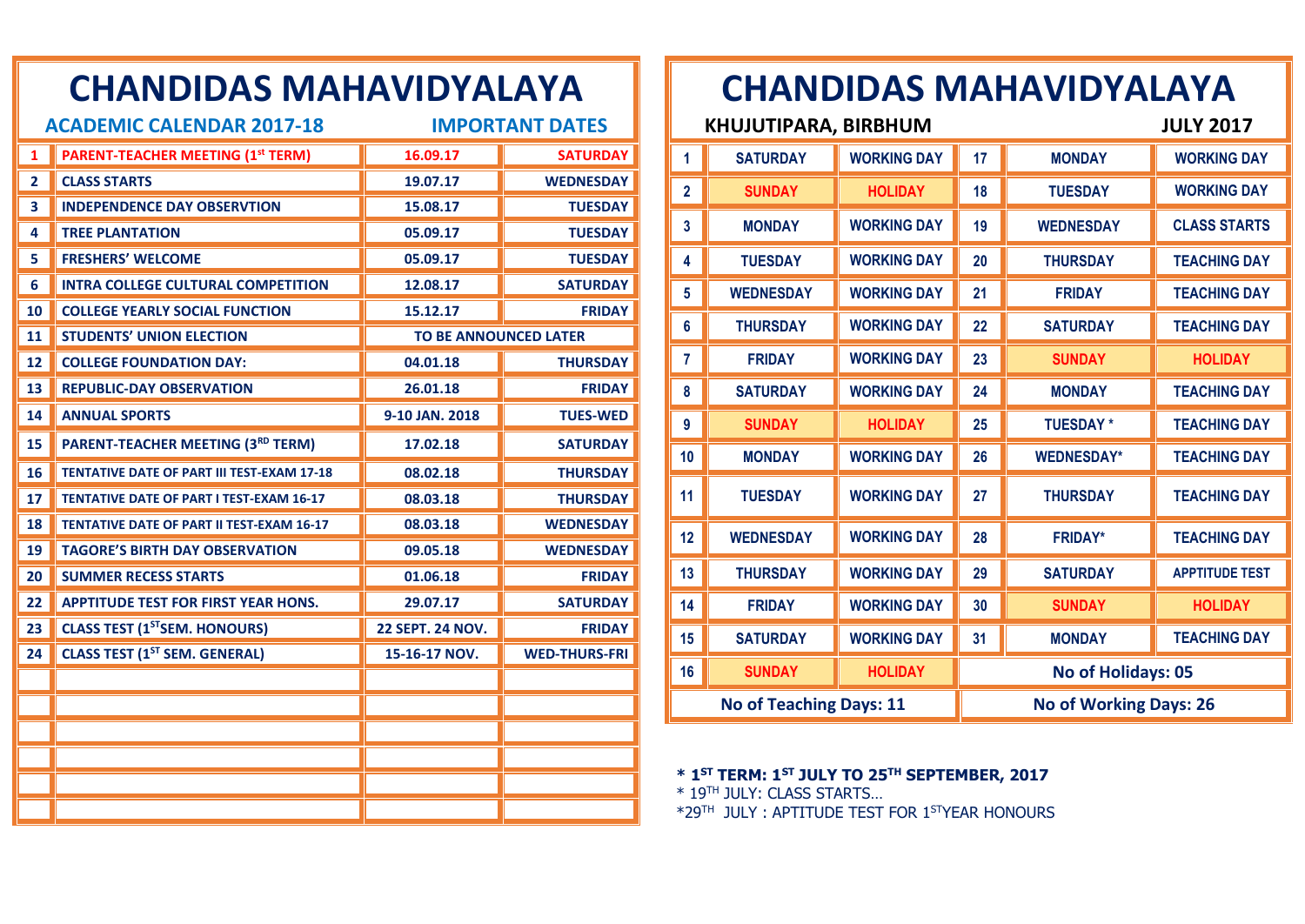|                                 | <b>KHUJUTIPARA, BIRBHUM</b> |                         | <b>AUGUST 2017</b>            |                       |                     |
|---------------------------------|-----------------------------|-------------------------|-------------------------------|-----------------------|---------------------|
| 1                               | <b>TUESDAY</b>              | <b>TEACHING DAY</b>     | 17                            | <b>THURSDAY</b>       | <b>TEACHING DAY</b> |
| $\overline{2}$                  | <b>WEDNESDAY</b>            | <b>TEACHING DAY</b>     | 18                            | <b>FRIDAY</b>         | <b>TEACHING DAY</b> |
| 3                               | <b>THURSDAY</b>             | <b>TEACHING DAY</b>     | 19                            | <b>SATURDAY</b>       | <b>TEACHING DAY</b> |
| 4                               | <b>FRIDAY</b>               | <b>TEACHING DAY</b>     | 20                            | <b>SUNDAY</b>         | <b>HOLIDAY</b>      |
| 5                               | <b>SATURDAY</b>             | <b>TEACHING DAY</b>     | 21                            | <b>MONDAY</b>         | <b>TEACHING DAY</b> |
| 6                               | <b>SUNDAY</b>               | <b>HOLIDAY</b>          | 22                            | <b>TUESDAY</b>        | <b>TEACHING DAY</b> |
| 7                               | <b>MONDAY</b>               | <b>TEACHING DAY</b>     | 23                            | <b>WEDNESDAY*</b>     | <b>TEACHING DAY</b> |
| 8                               | <b>TUESDAY</b>              | <b>TEACHING DAY</b>     | 24                            | <b>THURSDAY</b>       | <b>TEACHING DAY</b> |
| 9                               | <b>WEDNESDAY</b>            | <b>TEACHING DAY</b>     | 25                            | <b>FRIDAY</b>         | <b>TEACHING DAY</b> |
| 10                              | <b>THURSDAY</b>             | <b>TEACHING DAY</b>     | 26                            | <b>SATURDAY</b>       | <b>TEACHING DAY</b> |
| 11                              | <b>FRIDAY</b>               | <b>TEACHING DAY</b>     | 27                            | <b>SUNDAY</b>         | <b>HOLIDAY</b>      |
| 12                              | <b>SATURDAY*</b>            | <b>TEACHING DAY</b>     | 28                            | <b>MONDAY</b>         | <b>TEACHING DAY</b> |
| 13                              | <b>SUNDAY</b>               | <b>HOLIDAY</b>          | 29                            | <b>TUESDAY</b>        | <b>TEACHING DAY</b> |
| 14                              | <b>MONDAY</b>               | <b>JANMASTAMI</b>       | 30                            | <b>WEDNESDAY</b>      | <b>TEACHING DAY</b> |
| 15                              | <b>TUESDAY*</b>             | <b>INDEPENDENCE DAY</b> | 31                            | <b>THURSDAY</b>       | <b>TEACHING DAY</b> |
| 16                              | <b>WEDNESDAY</b>            | <b>TEACHING DAY</b>     |                               | No of Holidays: 04+02 |                     |
| <b>No of Teaching Days:: 25</b> |                             |                         | <b>No of Working Days: 25</b> |                       |                     |

#### **CHANDIDAS MAHAVIDYALAYA**

|                                 |                   | <b>KHUJUTIPARA, BIRBHUM</b> | <b>SEPTEMBER 2017</b> |                               |                       |
|---------------------------------|-------------------|-----------------------------|-----------------------|-------------------------------|-----------------------|
| 1                               | <b>FRIDAY</b>     | <b>TEACHING DAY</b>         | 17                    | <b>SUNDAY</b>                 | <b>HOLIDAY</b>        |
| $\overline{2}$                  | <b>SATURDAY</b>   | <b>ID-UD-JOHA</b>           | 18                    | <b>MONDAY</b>                 | <b>TEACHING DAY</b>   |
| $\overline{\mathbf{3}}$         | <b>SUNDAY</b>     | <b>HOLIDAY</b>              | 19                    | <b>TUESDAY</b>                | <b>MAHALAYA</b>       |
| 4                               | <b>MONDAY</b>     | <b>TEACHING DAY</b>         | 20                    | <b>WEDNESDAY</b>              | <b>TEACHING DAY</b>   |
| 5                               | <b>TUESDAY</b>    | <b>TEACHING DAY</b>         | 21                    | <b>THURSDAY*</b>              | <b>TEACHING DAY</b>   |
| 6                               | <b>WEDNESDAY*</b> | <b>TEACHING DAY</b>         | 22                    | <b>FRIDAY</b>                 | <b>TEACHING DAY</b>   |
| $\overline{7}$                  | <b>THURSDAY</b>   | <b>TEACHING DAY</b>         | 23                    | <b>SATURDAY</b>               | <b>TEACHING DAY</b>   |
| 8                               | <b>FRIDAY</b>     | <b>TEACHING DAY</b>         | 24                    | <b>SUNDAY</b>                 | <b>HOLIDAY</b>        |
| 9                               | <b>SATURDAY</b>   | <b>TEACHING DAY</b>         | 25                    | <b>MONDAY</b>                 | <b>TEACHING DAY</b>   |
| 10                              | <b>SUNDAY</b>     | <b>HOLIDAY</b>              | 26                    | <b>TUESDAY</b>                | <b>PUJA VACCATION</b> |
| 11                              | <b>MONDAY</b>     | <b>TEACHING DAY</b>         | 27                    | <b>WEDNESDAY</b>              | <b>PUJA VACCATION</b> |
| 12                              | <b>TUESDAY</b>    | <b>TEACHING DAY</b>         | 28                    | <b>THURSDAY</b>               | <b>PUJA VACCATION</b> |
| 13                              | <b>WEDNESDAY</b>  | <b>TEACHING DAY</b>         | 29                    | <b>FRIDAY</b>                 | <b>PUJA VACCATION</b> |
| 14                              | <b>THURSDAY*</b>  | <b>TEACHING DAY</b>         | 30                    | <b>SATURDAY</b>               | <b>PUJA VACCATION</b> |
| 15                              | <b>FRIDAY</b>     | <b>TEACHING DAY</b>         |                       |                               |                       |
| 16                              | <b>SATURDAY</b>   | <b>TEACHING DAY</b>         |                       | No of Holidays: 04+07         |                       |
| <b>No of Teaching Days:: 19</b> |                   |                             |                       | <b>No of Working Days: 19</b> |                       |

\*5TH SEPTEMBER: TREE PLANTATION & FRESHERS' WELCOME \*26TH. SEPTEMBER: PUJA VACCATION STARTS \*22ND SEPTEMBER: SEM I (HONS): CLASS TEST

\* 15TH AUGUST: INDEPENDENCE DAY OBSERVATION

\*12ND AUGUST: INTRA COLLEGE CULTURAL COMPETITION (QUIZ & DEBATE)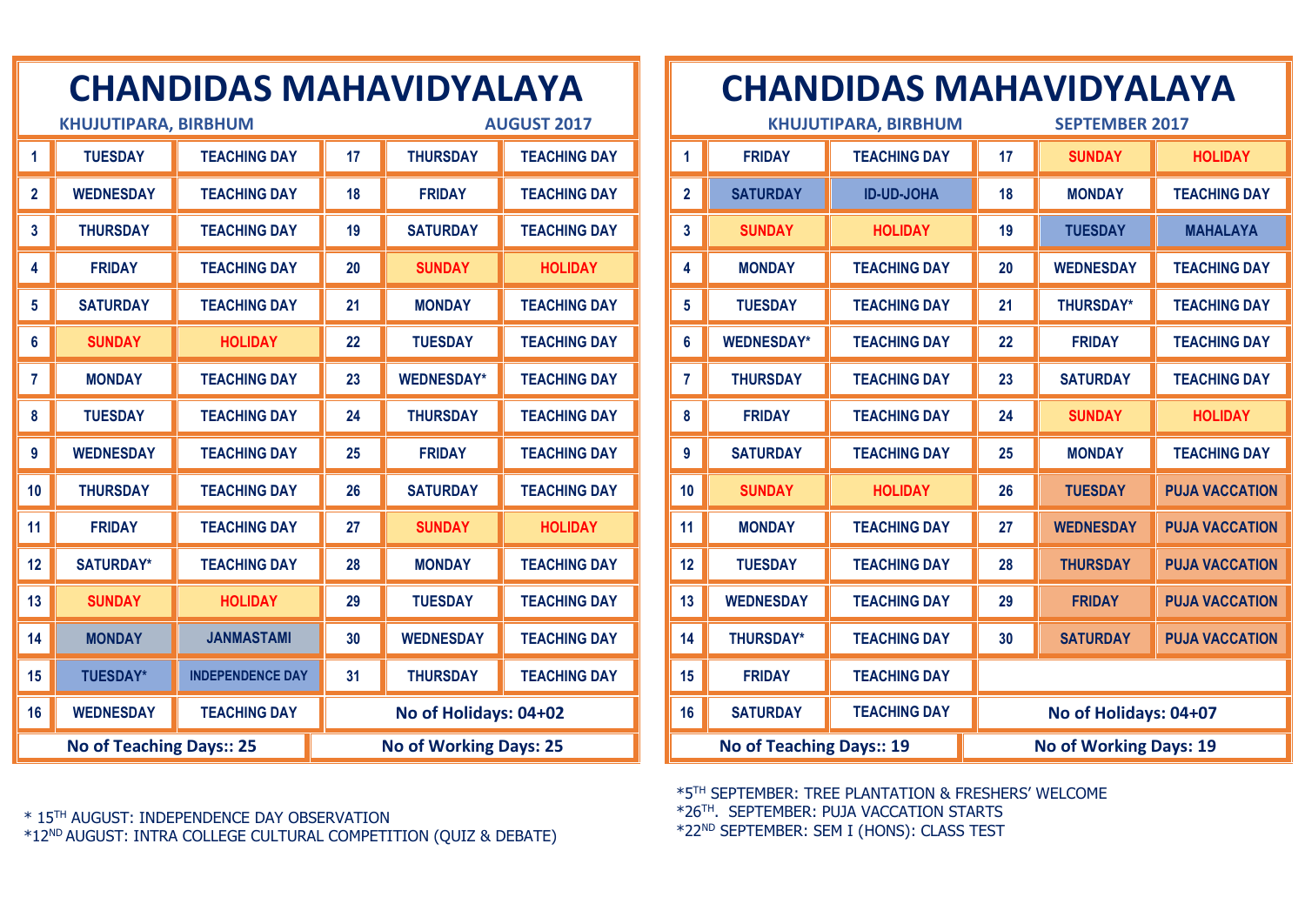|                | <b>KHUJUTIPARA, BIRBHUM</b>    |                       |    |                               | <b>OCTOBER 2017</b>   |
|----------------|--------------------------------|-----------------------|----|-------------------------------|-----------------------|
| 1              | <b>SUNDAY</b>                  | <b>HOLIDAY</b>        | 17 | <b>TUESDAY</b>                | <b>TEACHING DAY</b>   |
| $\overline{2}$ | <b>MONDAY</b>                  | <b>GANDHI JAYANTI</b> | 18 | <b>WEDNESDAY</b>              | <b>TEACHING DAY</b>   |
| 3              | <b>TUESDAY</b>                 | <b>PUJA VACCATION</b> | 19 | <b>THURSDAY</b>               | <b>PUJA VACCATION</b> |
| 4              | <b>WEDNESDAY</b>               | <b>PUJA VACCATION</b> | 20 | <b>FRIDAY</b>                 | <b>PUJA VACCATION</b> |
| 5              | <b>THURSDAY</b>                | <b>PUJA VACCATION</b> | 21 | <b>SATURDAY</b>               | <b>PUJA VACCATION</b> |
| 6              | <b>FRIDAY</b>                  | <b>PUJA VACCATION</b> | 22 | <b>SUNDAY</b>                 | <b>HOLIDAY</b>        |
| 7              | <b>SATURDAY</b>                | <b>PUJA VACCATION</b> | 23 | <b>MONDAY</b>                 | <b>TEACHING DAY</b>   |
| 8              | <b>SUNDAY</b>                  | <b>HOLIDAY</b>        | 24 | <b>TUESDAY</b>                | <b>TEACHING DAY</b>   |
| 9              | <b>MONDAY</b>                  | <b>PUJA VACCATION</b> | 25 | <b>WEDNESDAY</b>              | <b>TEACHING DAY</b>   |
| 10             | <b>TUESDAY</b>                 | <b>PUJA VACCATION</b> | 26 | <b>THURSDAY</b>               | <b>TEACHING DAY</b>   |
| 11             | <b>WEDNESDAY</b>               | <b>PUJA VACCATION</b> | 27 | <b>FRIDAY</b>                 | <b>TEACHING DAY</b>   |
| 12             | <b>THURSDAY</b>                | <b>PUJA VACCATION</b> | 28 | <b>SATURDAY</b>               | <b>TEACHING DAY</b>   |
| 13             | <b>FRIDAY</b>                  | <b>TEACHING DAY</b>   | 29 | <b>SUNDAY</b>                 | <b>HOLIDAY</b>        |
| 14             | <b>SATURDAY</b>                | <b>TEACHING DAY</b>   | 30 | <b>MONDAY</b>                 | <b>TEACHING DAY</b>   |
| 15             | <b>SUNDAY</b>                  | <b>HOLIDAY</b>        | 31 | <b>TUESDAY</b>                | <b>TEACHING DAY</b>   |
| 16             | <b>MONDAY</b>                  | <b>TEACHING DAY</b>   |    | No of Holidays: 05+13         |                       |
|                | <b>No of Teaching Days: 13</b> |                       |    | <b>No of Working Days: 13</b> |                       |

#### **CHANDIDAS MAHAVIDYALAYA**

| <b>KHUJUTIPARA, BIRBHUM</b>    |                   |                         |    | <b>NOVEMBER 2017</b>          |                     |  |
|--------------------------------|-------------------|-------------------------|----|-------------------------------|---------------------|--|
| 1                              | <b>WEDNESDAY*</b> | <b>TEACHING DAY</b>     | 17 | <b>FRIDAY</b>                 | <b>TEACHING DAY</b> |  |
| $\mathbf{2}$                   | <b>THURSDAY</b>   | <b>TEACHING DAY</b>     | 18 | <b>SATURDAY</b>               | <b>TEACHING DAY</b> |  |
| 3                              | <b>FRIDAY</b>     | <b>TEACHING DAY</b>     | 19 | <b>SUNDAY</b>                 | <b>HOLIDAY</b>      |  |
| 4                              | <b>SATURDAY</b>   | <b>GURU NANAK B'DAY</b> | 20 | <b>MONDAY</b>                 | <b>TEACHING DAY</b> |  |
| 5                              | <b>SUNDAY</b>     | <b>HOLIDAY</b>          | 21 | <b>TUESDAY</b>                | <b>TEACHING DAY</b> |  |
| 6                              | <b>MONDAY</b>     | <b>TEACHING DAY</b>     | 22 | <b>WEDNESDAY</b>              | <b>TEACHING DAY</b> |  |
| 7                              | <b>TUESDAY</b>    | <b>TEACHING DAY</b>     | 23 | <b>THURSDAY</b>               | <b>TEACHING DAY</b> |  |
| 8                              | <b>WEDNESDAY</b>  | <b>TEACHING DAY</b>     | 24 | <b>FRIDAY</b>                 | <b>TEACHING DAY</b> |  |
| 9                              | <b>THURSDAY</b>   | <b>TEACHING DAY</b>     | 25 | <b>SATURDAY</b>               | <b>TEACHING DAY</b> |  |
| 10                             | <b>FRIDAY</b>     | <b>TEACHING DAY</b>     | 26 | <b>SUNDAY</b>                 | <b>HOLIDAY</b>      |  |
| 11                             | <b>SATURDAY</b>   | <b>TEACHING DAY</b>     | 27 | <b>MONDAY</b>                 | <b>TEACHING DAY</b> |  |
| 172                            | <b>SUNDAY</b>     | <b>HOLIDAY</b>          | 28 | <b>TUESDAY</b>                | <b>TEACHING DAY</b> |  |
| 13                             | <b>MONDAY</b>     | <b>TEACHING DAY</b>     | 29 | <b>WEDNESDAY</b>              | <b>TEACHING DAY</b> |  |
| 14                             | <b>TUESDAY</b>    | <b>TEACHING DAY</b>     | 30 | <b>THURSDAY</b>               | <b>TEACHING DAY</b> |  |
| 15                             | <b>WEDNESDAY</b>  | <b>TEACHING DAY</b>     |    |                               |                     |  |
| 16                             | <b>THURSDAY</b>   | <b>TEACHING DAY</b>     |    | No of Holidays: 04+01         |                     |  |
| <b>No of Teaching Days: 25</b> |                   |                         |    | <b>No of Working Days: 25</b> |                     |  |

15-16-17 NOVEMBER: SEM I(GENERAL): CLASS TEST THNOVEMBER: SEM I(HONS): CLASS TEST

\*2ND TERM: 13TH OCTOBER—31ST DECEMBER: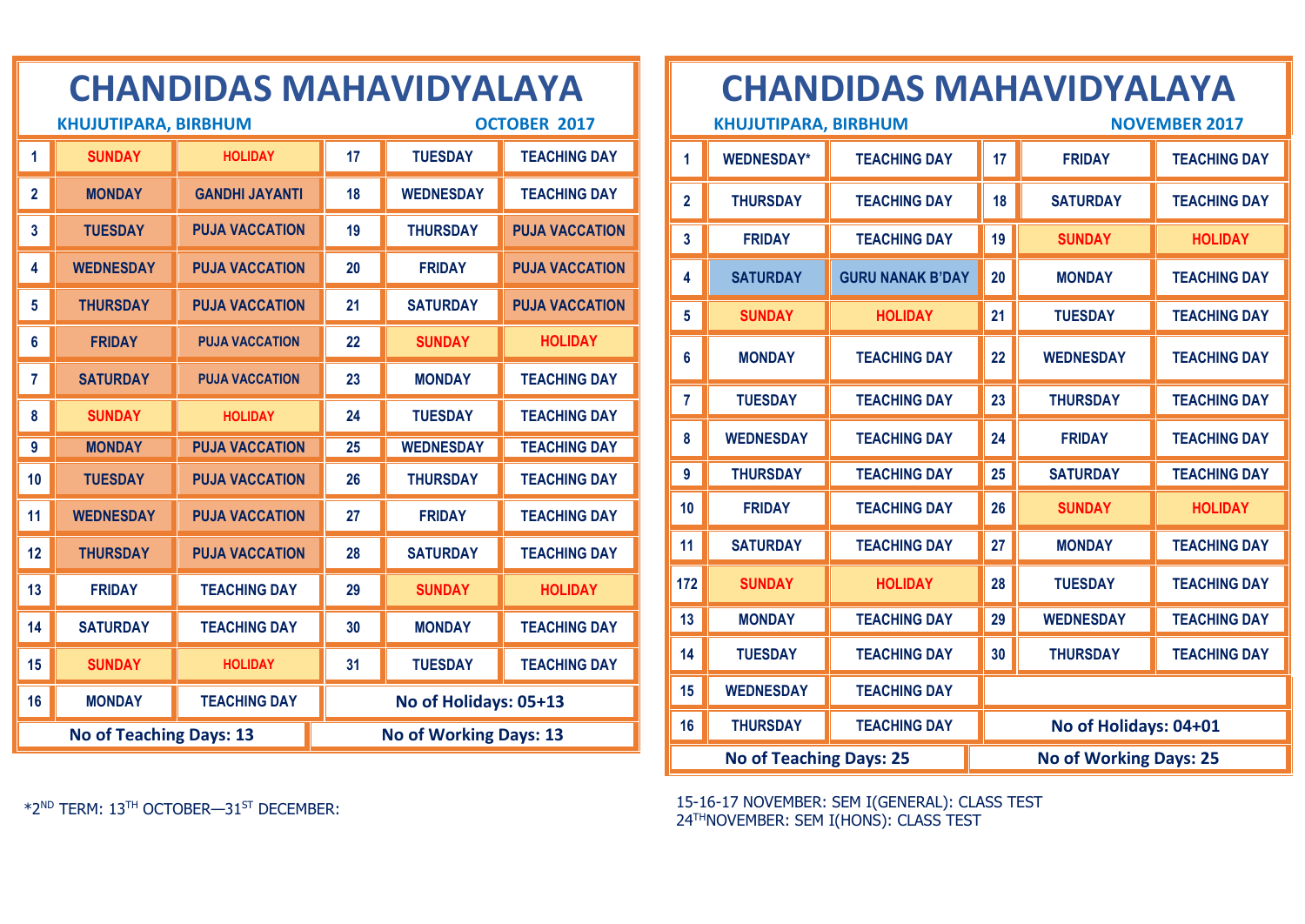| <b>KHUJUTIPARA, BIRBHUM</b>    |                  |                          |    | <b>DECEMBER 2017</b>          |                                    |  |
|--------------------------------|------------------|--------------------------|----|-------------------------------|------------------------------------|--|
| 1                              | <b>FRIDAY</b>    | <b>TEACHING DAY</b>      | 17 | <b>SUNDAY</b>                 | <b>HOLIDAY</b>                     |  |
| $\overline{2}$                 | <b>SATURDAY</b>  | <b>FATEHADIHAZDAM</b>    | 18 | <b>MONDAY</b>                 | <b>TEACHING/EXAM</b><br><b>DAY</b> |  |
| 3                              | <b>SUNDAY</b>    | <b>HOLIDAY</b>           | 19 | <b>TUESDAY</b>                | <b>TEACHING/EXAM</b><br><b>DAY</b> |  |
| 4                              | <b>MONDAY</b>    | <b>TEACHING/EXAM DAY</b> | 20 | <b>WEDNESDAY</b>              | <b>TEACHING/EXAM</b><br><b>DAY</b> |  |
| $5\phantom{.0}$                | <b>TUESDAY*</b>  | <b>TEACHING/EXAM DAY</b> | 21 | <b>THURSDAY</b>               | <b>TEACHING/EXAM</b><br><b>DAY</b> |  |
| 6                              | <b>WEDNESDAY</b> | <b>TEACHING/EXAM DAY</b> | 22 | <b>FRIDAY</b>                 | <b>TEACHING/EXAM</b><br><b>DAY</b> |  |
| 7                              | <b>THURSDAY</b>  | <b>TEACHING/EXAM DAY</b> | 23 | <b>SATURDAY</b>               | <b>TEACHING/EXAM</b><br><b>DAY</b> |  |
| 8                              | <b>FRIDAY</b>    | <b>TEACHING/EXAM DAY</b> | 24 | <b>SUNDAY</b>                 | <b>HOLIDAY</b>                     |  |
| 9                              | <b>SATURDAY*</b> | <b>TEACHING/EXAM DAY</b> | 25 | <b>MONDAY</b>                 | <b>CHRISTMAS</b>                   |  |
| 10                             | <b>SUNDAY</b>    | <b>HOLIDAY</b>           | 26 | <b>TUESDAY</b>                | <b>TEACHING DAY</b>                |  |
| 11                             | <b>MONDAY</b>    | <b>TEACHING/EXAM DAY</b> | 27 | <b>WEDNESDAY</b>              | <b>TEACHING DAY</b>                |  |
| 12                             | <b>TUESDAY</b>   | <b>TEACHING/EXAM DAY</b> | 28 | <b>THURSDAY</b>               | <b>TEACHING DAY</b>                |  |
| 13                             | <b>WEDNESDAY</b> | <b>TEACHING/EXAM DAY</b> | 29 | <b>FRIDAY</b>                 | <b>TEACHING DAY</b>                |  |
| 14                             | <b>THURSDAY*</b> | <b>TEACHING/EXAM DAY</b> | 30 | <b>SATURDAY</b>               | <b>TEACHING DAY</b>                |  |
| 15                             | <b>FRIDAY</b>    | <b>TEACHING/EXAM DAY</b> | 31 | <b>SUNDAY</b>                 | <b>HOLIDAY</b>                     |  |
| 16                             | <b>SATURDAY</b>  | <b>TEACHING/EXAM DAY</b> |    | No of Holidays:05+02          |                                    |  |
| <b>No of Teaching Days: 24</b> |                  |                          |    | <b>No of Working Days: 24</b> |                                    |  |

\*3 RD DECEMBER: PARENT TEACHER MEET (2ND TERM) \*15TH DECEMBER: COLLEGE YEARLY SOCIAL FUNCTION

## **CHANDIDAS MAHAVIDYALAYA**

| <b>KHUJUTIPARA, BIRBHUM</b>    |                   |                          |    | <b>JANUARY 2018</b>           |                       |  |
|--------------------------------|-------------------|--------------------------|----|-------------------------------|-----------------------|--|
| 1                              | <b>MONDAY</b>     | <b>NEW YEAR'S DAY</b>    | 17 | <b>WEDNESDAY</b>              | <b>TEACHING DAY</b>   |  |
| $\overline{2}$                 | <b>TUESDAY</b>    | <b>TEACHING DAY</b>      | 18 | <b>THURSDAY</b>               | <b>TEACHING DAY</b>   |  |
| 3                              | <b>WEDNESDAY*</b> | <b>TEACHING DAY</b>      | 19 | <b>FRIDAY</b>                 | <b>TEACHING DAY</b>   |  |
| 4                              | <b>THURSDAY</b>   | <b>TEACHING DAY</b>      | 20 | <b>SATURDAY</b>               | <b>TEACHING DAY</b>   |  |
| 5                              | <b>FRIDAY*</b>    | <b>TEACHING DAY</b>      | 21 | <b>SUNDAY</b>                 | <b>HOLIDAY</b>        |  |
| 6                              | <b>SATURDAY*</b>  | <b>TEACHING DAY</b>      | 22 | <b>MONDAY</b>                 | <b>SARASWATI PUJA</b> |  |
| 7                              | <b>SUNDAY</b>     | <b>HOLIDAY</b>           | 23 | <b>TUESDAY</b>                | <b>NETAJI'S B'DAY</b> |  |
| 8                              | <b>MONDAY</b>     | <b>TEACHING DAY</b>      | 24 | <b>WEDNESDAY</b>              | <b>TEACHING DAY</b>   |  |
| 79                             | <b>TUESDAY</b>    | <b>TEACHING DAY</b>      | 25 | <b>THURSDAY*</b>              | <b>TEACHING DAY</b>   |  |
| 10                             | <b>WEDNESDAY</b>  | <b>TEACHING DAY</b>      | 26 | <b>FRIDAY</b>                 | <b>REPUBLIC DAY</b>   |  |
| 11                             | <b>THURSDAY</b>   | <b>TEACHING DAY</b>      | 27 | <b>SATURDAY</b>               | <b>TEACHING DAY</b>   |  |
| 12                             | <b>FRIDAY</b>     | <b>VIVEKANANDA B'DAY</b> | 28 | <b>SUNDAY</b>                 | <b>HOLIDAY</b>        |  |
| 13                             | <b>SATURDAY</b>   | <b>TEACHING DAY</b>      | 29 | <b>MONDAY</b>                 | <b>TEACHING DAY</b>   |  |
| 14                             | <b>SUNDAY</b>     | <b>HOLIDAY</b>           | 30 | <b>TUESDAY*</b>               | <b>TEACHING DAY</b>   |  |
| 15                             | <b>MONDAY</b>     | <b>TEACHING DAY</b>      | 31 | <b>WEDNESDAY</b>              | <b>TEACHING DAY</b>   |  |
| 16                             | <b>TUESDAY</b>    | <b>TEACHING DAY</b>      |    | No of Holidays: 04+05         |                       |  |
| <b>No of Teaching Days: 22</b> |                   |                          |    | <b>No of Working Days: 22</b> |                       |  |

**\*3RD TERM: 1ST JANUARY 2018 —30TH JUNE 2018.**

\*4TH JANUARY: COLLEGE FOUNDATION DAY \*6TH -7 TH JANUARY: COLLEGE SPORTS \*26TH JANUARY: REPUBLIC DAY OBSERVATION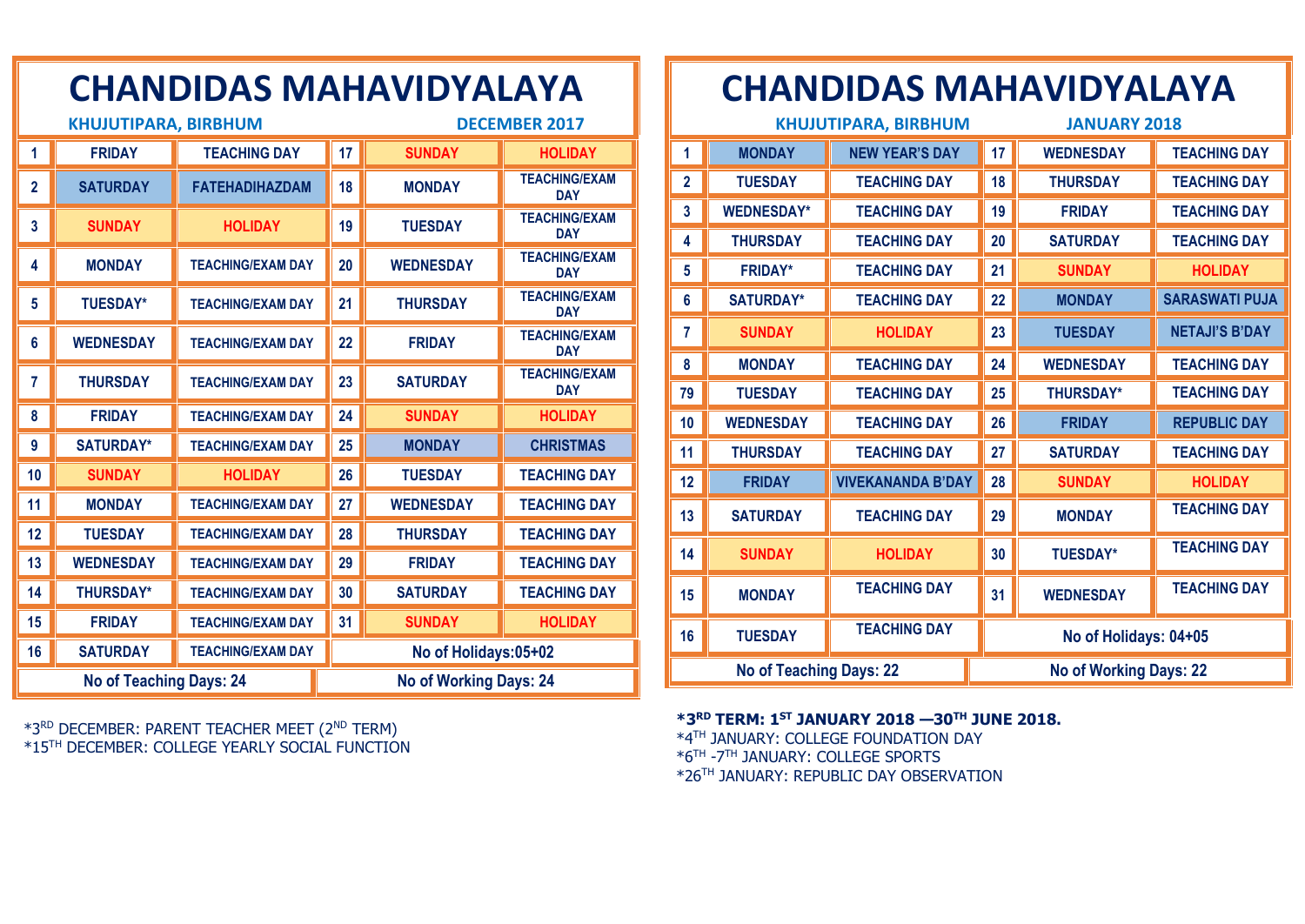| CHANDIDAS MAHAVIDTALATA |                                |                     |    |                               |                     |  |
|-------------------------|--------------------------------|---------------------|----|-------------------------------|---------------------|--|
|                         | <b>KHUJUTIPARA, BIRBHUM</b>    |                     |    | <b>FEBRUARY 2018</b>          |                     |  |
| 1                       | <b>THURSDAY</b>                | <b>TEACHING DAY</b> | 17 | <b>SATURDAY*</b>              | <b>TEACHING DAY</b> |  |
| $\overline{2}$          | <b>FRIDAY</b>                  | <b>TEACHING DAY</b> | 18 | <b>SUNDAY</b>                 | <b>HOLIDAY</b>      |  |
| 3                       | <b>SATURDAY</b>                | <b>TEACHING DAY</b> | 19 | <b>MONDAY</b>                 | <b>TEACHING DAY</b> |  |
| 4                       | <b>SUNDAY</b>                  | <b>HOLIDAY</b>      | 20 | <b>TUESDAY</b>                | <b>TEACHING DAY</b> |  |
| 5                       | <b>MONDAY</b>                  | <b>TEACHING DAY</b> | 21 | <b>WEDNESDAY</b>              | <b>TEACHING DAY</b> |  |
| $6\phantom{1}6$         | <b>TUESDAY</b>                 | <b>TEACHING DAY</b> | 22 | <b>THURSDAY</b>               | <b>TEACHING DAY</b> |  |
| 7                       | <b>WEDNESDAY*</b>              | <b>TEACHING DAY</b> | 23 | <b>FRIDAY</b>                 | <b>TEACHING DAY</b> |  |
| 8                       | <b>THURSDAY</b>                | <b>TEACHING DAY</b> | 24 | <b>SATURDAY</b>               | <b>TEACHING DAY</b> |  |
| 9                       | <b>FRIDAY</b>                  | <b>TEACHING DAY</b> | 25 | <b>SUNDAY</b>                 | <b>HOLIDAY</b>      |  |
| 10                      | <b>SATURDAY</b>                | <b>TEACHING DAY</b> | 26 | <b>MONDAY</b>                 | <b>TEACHING DAY</b> |  |
| 11                      | <b>SUNDAY</b>                  | <b>HOLIDAY</b>      | 27 | <b>TUESDAY</b>                | <b>TEACHING DAY</b> |  |
| 12                      | <b>MONDAY</b>                  | <b>TEACHING DAY</b> | 28 | <b>WEDNESDAY</b>              | <b>TEACHING DAY</b> |  |
| 13                      | <b>TUESDAY</b>                 | <b>TEACHING DAY</b> |    |                               |                     |  |
| 14                      | <b>WEDNESDAY</b>               | <b>SIVARATRI</b>    |    |                               |                     |  |
| 15                      | <b>THURSDAY</b>                | <b>TEACHING DAY</b> |    |                               |                     |  |
| 16                      | <b>FRIDAY</b>                  | <b>TEACHING DAY</b> |    | No of Holidays: 04+01         |                     |  |
|                         | <b>No of Teaching Days: 23</b> |                     |    | <b>No of Working Days: 23</b> |                     |  |

#### **\***8 TH FEBRUARY: STARTING DATE OF PART III TEST EXAM(TENTATIVE) 18<sup>TH</sup> FEBRUARY: PARENT TEACHER MEET (3RD TERM)

## **CHANDIDAS MAHAVIDYALAYA**

| <b>KHUJUTIPARA, BIRBHUM</b> |                                |                     |    | <b>MARCH 2018</b>             |                     |  |
|-----------------------------|--------------------------------|---------------------|----|-------------------------------|---------------------|--|
| 1                           | <b>THURSDAY</b>                | <b>DOL YATRA</b>    | 17 | <b>SATURDAY</b>               | <b>TEACHING DAY</b> |  |
| $\mathbf{2}$                | <b>FRIDAY</b>                  | <b>HOLI</b>         | 18 | <b>SUNDAY</b>                 | <b>HOLIDAY</b>      |  |
| 3                           | <b>SATURDAY</b>                | <b>TEACHING DAY</b> | 19 | <b>MONDAY</b>                 | <b>TEACHING DAY</b> |  |
| 4                           | <b>SUNDAY</b>                  | <b>HOLIDAY</b>      | 20 | <b>TUESDAY</b>                | <b>TEACHING DAY</b> |  |
| 5                           | <b>MONDAY</b>                  | <b>TEACHING DAY</b> | 21 | <b>WEDNESDAY</b>              | <b>TEACHING DAY</b> |  |
| 6                           | <b>TUESDAY</b>                 | <b>TEACHING DAY</b> | 22 | <b>THURSDAY</b>               | <b>TEACHING DAY</b> |  |
| 7                           | <b>WEDNESDAY*</b>              | <b>TEACHING DAY</b> | 23 | <b>FRIDAY</b>                 | <b>TEACHING DAY</b> |  |
| 8                           | <b>THURSDAY</b>                | <b>TEACHING DAY</b> | 24 | <b>SATURDAY</b>               | <b>TEACHING DAY</b> |  |
| 9                           | <b>FRIDAY</b>                  | <b>TEACHING DAY</b> | 25 | <b>SUNDAY</b>                 | <b>HOLIDAY</b>      |  |
| 10                          | <b>SATURDAY</b>                | <b>TEACHING DAY</b> | 26 | <b>MONDAY</b>                 | <b>TEACHING DAY</b> |  |
| 11                          | <b>SUNDAY</b>                  | <b>HOLIDAY</b>      | 27 | <b>TUESDAY</b>                | <b>TEACHING DAY</b> |  |
| 12                          | <b>MONDAY*</b>                 | <b>TEACHING DAY</b> | 28 | <b>WEDNESDAY</b>              | <b>TEACHING DAY</b> |  |
| 13                          | <b>TUESDAY</b>                 | <b>TEACHING DAY</b> | 29 | <b>THURSDAY</b>               | <b>TEACHING DAY</b> |  |
| 14                          | <b>WEDNESDAY</b>               | <b>TEACHING DAY</b> | 30 | <b>FRIDAY</b>                 | <b>GOOD FRIDAY</b>  |  |
| 15                          | <b>THURSDAY</b>                | <b>TEACHING DAY</b> | 31 | <b>SATURDAY</b>               | <b>TEACHING DAY</b> |  |
| 16                          | <b>FRIDAY</b>                  | <b>TEACHING DAY</b> |    | No of Holidays: 04+03         |                     |  |
|                             | <b>No of Teaching Days: 24</b> |                     |    | <b>No of Working Days: 24</b> |                     |  |

\*8TH MARCH: STARTING DATE OF PART II TEST EXAM (TENTATIVE)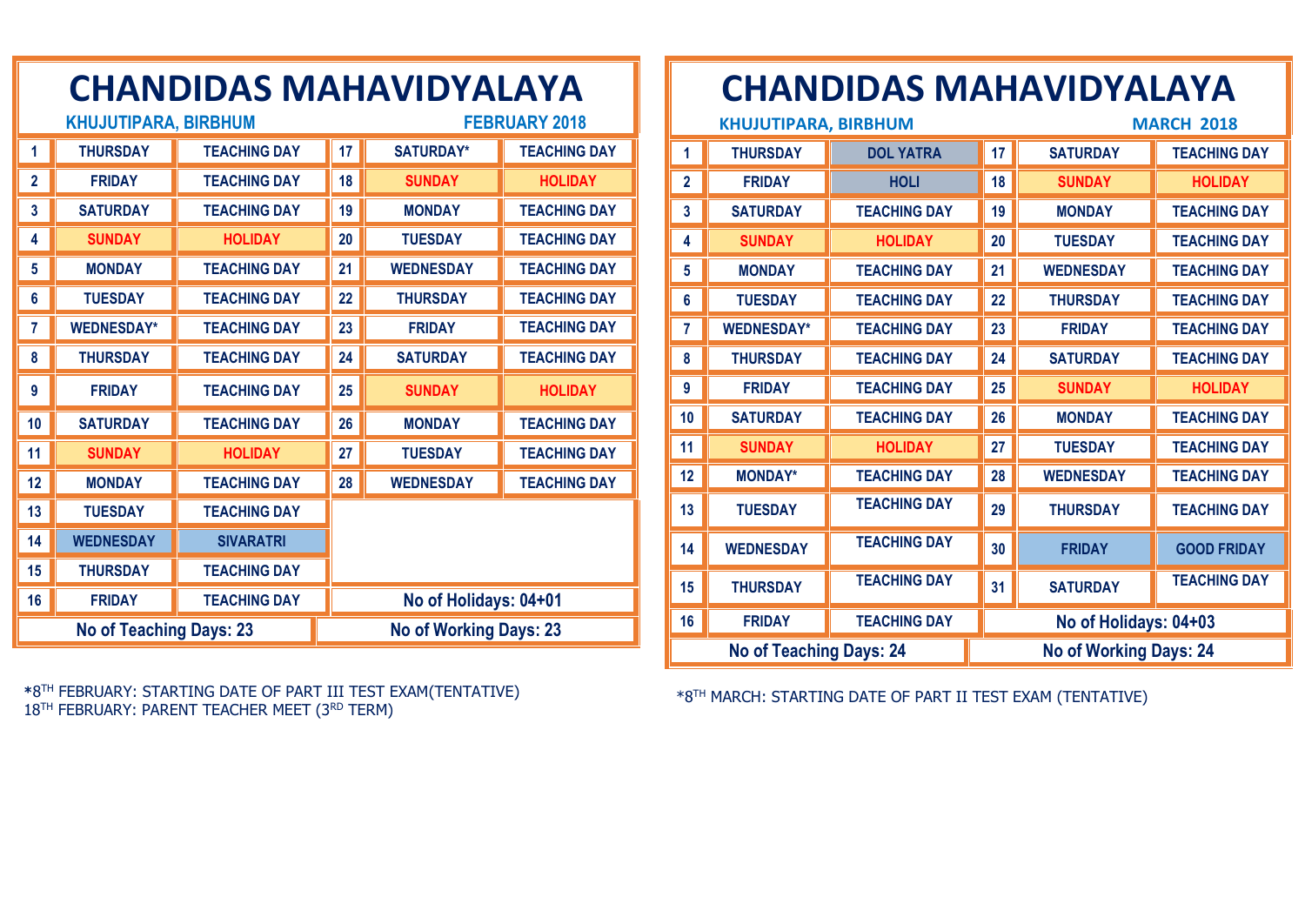|                | <b>CHANDIDAS MAHAVIDYALAYA</b>                   |                                            |    |                               |                     |  |  |
|----------------|--------------------------------------------------|--------------------------------------------|----|-------------------------------|---------------------|--|--|
|                | <b>KHUJUTIPARA, BIRBHUM</b><br><b>APRIL 2018</b> |                                            |    |                               |                     |  |  |
| 1              | <b>SUNDAY</b>                                    | <b>HOLIDAY</b>                             | 17 | <b>TUESDAY</b>                | <b>TEACHING DAY</b> |  |  |
| $\overline{2}$ | <b>MONDAY</b>                                    | <b>TEACHING DAY</b>                        | 18 | <b>WEDNESDAY</b>              | <b>TEACHING DAY</b> |  |  |
| $\overline{3}$ | <b>TUESDAY</b>                                   | <b>TEACHING DAY</b>                        | 19 | <b>THURSDAY</b>               | <b>TEACHING DAY</b> |  |  |
| 4              | <b>WEDNESDAY</b>                                 | <b>TEACHING DAY</b>                        | 20 | <b>FRIDAY</b>                 | <b>TEACHING DAY</b> |  |  |
| 5              | <b>THURSDAY</b>                                  | <b>TEACHING DAY</b>                        | 21 | <b>SATURDAY</b>               | <b>TEACHING DAY</b> |  |  |
| 6              | <b>FRIDAY</b>                                    | <b>TEACHING DAY</b>                        | 22 | <b>SUNDAY</b>                 | <b>HOLIDAY</b>      |  |  |
| 7              | <b>SATURDAY</b>                                  | <b>TEACHING DAY</b>                        | 23 | <b>MONDAY</b>                 | <b>TEACHING DAY</b> |  |  |
| 8              | <b>SUNDAY</b>                                    | <b>HOLIDAY</b>                             | 24 | <b>TUESDAY</b>                | <b>TEACHING DAY</b> |  |  |
| 9              | <b>MONDAY</b>                                    | <b>TEACHING DAY</b>                        | 25 | <b>WEDNESDAY</b>              | <b>TEACHING DAY</b> |  |  |
| 10             | <b>TUESDAY</b>                                   | <b>TEACHING DAY</b>                        | 26 | <b>THURSDAY</b>               | <b>TEACHING DAY</b> |  |  |
| 11             | <b>WEDNESDAY</b>                                 | <b>TEACHING DAY</b>                        | 27 | <b>FRIDAY</b>                 | <b>TEACHING DAY</b> |  |  |
| 12             | <b>THURSDAY</b>                                  | <b>TEACHING DAY</b>                        | 28 | <b>SATURDAY</b>               | <b>TEACHING DAY</b> |  |  |
| 13             | <b>FRIDAY</b>                                    | <b>TEACHING DAY</b>                        | 29 | <b>SUNDAY</b>                 | <b>HOLIDAY</b>      |  |  |
| 14             | <b>SATURDAY</b>                                  | <b>AMBEDKAR</b><br><b>B'DAY/NAVA VARSA</b> | 30 | <b>MONDAY</b>                 | <b>TEACHING DAY</b> |  |  |
| 15             | <b>SUNDAY</b>                                    | <b>HOLIDAY</b>                             |    |                               |                     |  |  |
| 16             | <b>MONDAY</b>                                    | <b>TEACHING DAY</b>                        |    | No of Holidays: 05+01         |                     |  |  |
|                | <b>No of Teaching Days: 24</b>                   |                                            |    | <b>No of Working Days: 24</b> |                     |  |  |

|                | <b>KHUJUTIPARA, BIRBHUM</b>    |                         |    |                               | <b>MAY 2018</b>     |
|----------------|--------------------------------|-------------------------|----|-------------------------------|---------------------|
| 1              | <b>TUESDAY</b>                 | <b>MAY DAY</b>          | 17 | <b>THURSDAY</b>               | <b>TEACHING DAY</b> |
| $\overline{2}$ | <b>WEDNESDAY</b>               | <b>TEACHING DAY</b>     | 18 | <b>FRIDAY</b>                 | <b>TEACHING DAY</b> |
| 3              | <b>THURSDAY</b>                | <b>TEACHING DAY</b>     | 19 | <b>SATURDAY</b>               | <b>TEACHING DAY</b> |
| 4              | <b>FRIDAY</b>                  | <b>TEACHING DAY</b>     | 20 | <b>SUNDAY</b>                 | <b>HOLIDAY</b>      |
| 5              | <b>SATURDAY</b>                | <b>TEACHING DAY</b>     | 21 | <b>MONDAY</b>                 | <b>TEACHING DAY</b> |
| $6\phantom{1}$ | <b>SUNDAY</b>                  | <b>HOLIDAY</b>          | 22 | <b>TUESDAY</b>                | <b>TEACHING DAY</b> |
| 7              | <b>MONDAY</b>                  | <b>TEACHING DAY</b>     | 23 | <b>WEDNESDAY</b>              | <b>TEACHING DAY</b> |
| 8              | <b>TUESDAY*</b>                | <b>TEACHING DAY</b>     | 24 | <b>THURSDAY</b>               | <b>TEACHING DAY</b> |
| 9              | <b>WEDNESDAY*</b>              | <b>RABINDRA JAYANTI</b> | 25 | <b>FRIDAY</b>                 | <b>TEACHING DAY</b> |
| 10             | <b>THURSDAY</b>                | <b>TEACHING DAY</b>     | 26 | <b>SATURDAY</b>               | <b>TEACHING DAY</b> |
| 11             | <b>FRIDAY</b>                  | <b>TEACHING DAY</b>     | 27 | <b>SUNDAY</b>                 | <b>HOLIDAY</b>      |
| 12             | <b>SATURDAY</b>                | <b>TEACHING DAY</b>     | 28 | <b>MONDAY</b>                 | <b>TEACHING DAY</b> |
| 13             | <b>SUNDAY</b>                  | <b>HOLIDAY</b>          | 29 | <b>TUESDAY</b>                | <b>TEACHING DAY</b> |
| 14             | <b>MONDAY</b>                  | <b>TEACHING DAY</b>     | 30 | <b>WEDNESDAY</b>              | <b>TEACHING DAY</b> |
| 15             | <b>TUESDAY</b>                 | <b>TEACHING DAY</b>     | 31 | <b>THURSDAY</b>               | <b>TEACHING DAY</b> |
| 16             | <b>WEDNESDAY</b>               | <b>TEACHING DAY</b>     |    | No of Holidays: 04+02         |                     |
|                | <b>No of Teaching Days: 25</b> |                         |    | <b>No of Working Days: 25</b> |                     |

## **CHANDIDAS MAHAVIDYALAYA**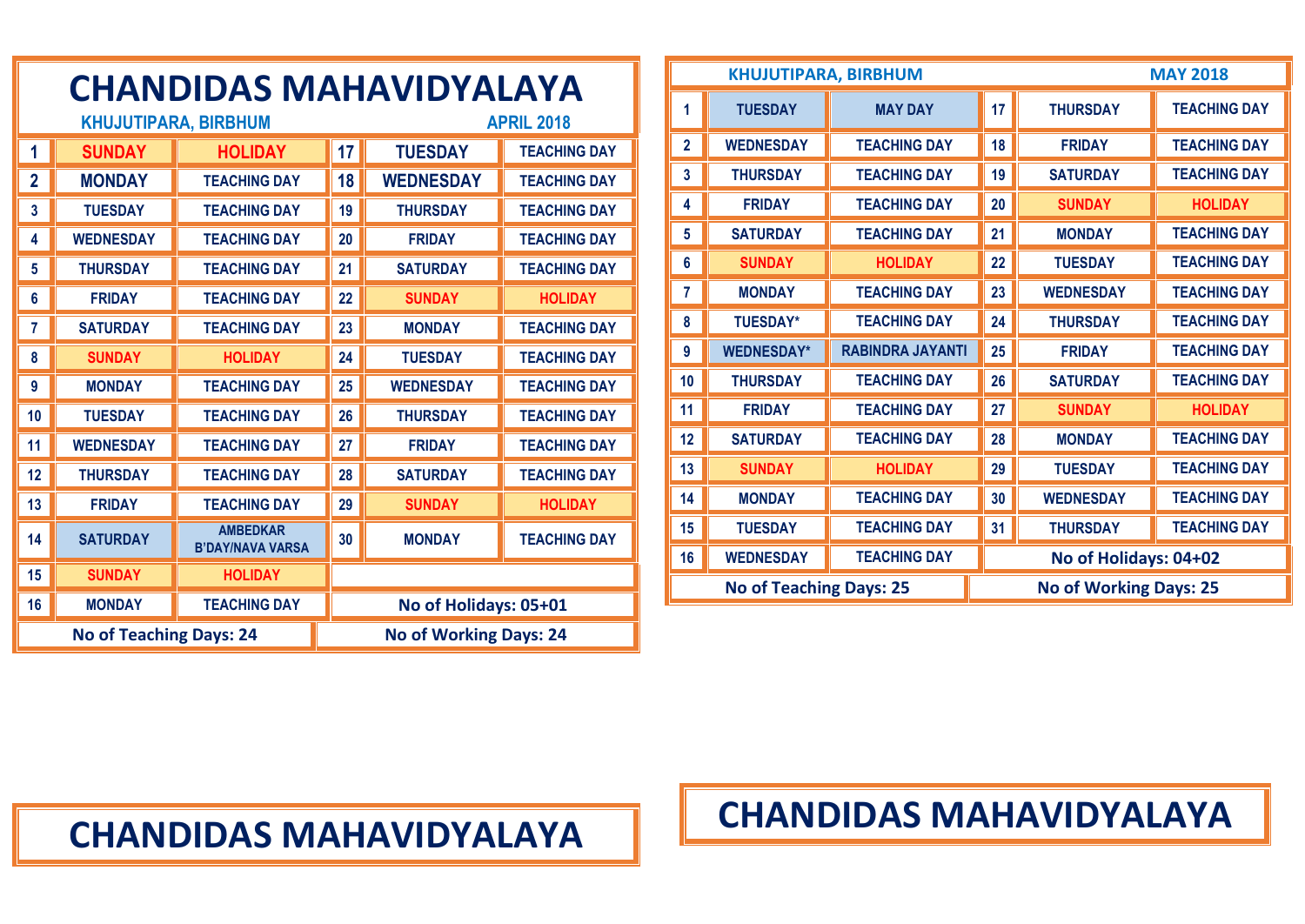|                | <b>JUNE 2018</b><br><b>KHUJUTIPARA, BIRBHUM</b> |                                          |    |                               |                                          |  |  |
|----------------|-------------------------------------------------|------------------------------------------|----|-------------------------------|------------------------------------------|--|--|
| 1              | <b>FRIDAY</b>                                   | <b>EXAM DAY/</b><br><b>SUMMER RECESS</b> | 17 | <b>SUNDAY</b>                 | <b>HOLIDAY</b>                           |  |  |
| $\overline{2}$ | <b>SATURDAY</b>                                 | <b>EXAM DAY/</b><br><b>SUMMER RECESS</b> | 18 | <b>MONDAY</b>                 | <b>EXAM DAY/</b><br><b>SUMMER RECESS</b> |  |  |
| 3              | <b>SUNDAY</b>                                   | <b>HOLIDAY</b>                           | 19 | <b>TUESDAY</b>                | <b>EXAM DAY/</b><br><b>SUMMER RECESS</b> |  |  |
| 4              | <b>MONDAY</b>                                   | <b>EXAM DAY/</b><br><b>SUMMER RECESS</b> | 20 | <b>WEDNESDAY</b>              | <b>EXAM DAY/</b><br><b>SUMMER RECESS</b> |  |  |
| 5              | <b>TUESDAY</b>                                  | <b>EXAM DAY/</b><br><b>SUMMER RECESS</b> | 21 | <b>THURSDAY</b>               | <b>EXAM DAY/</b><br><b>SUMMER RECESS</b> |  |  |
| 6              | <b>WEDNESDAY</b>                                | <b>EXAM DAY/</b><br><b>SUMMER RECESS</b> | 22 | <b>FRIDAY</b>                 | <b>EXAM DAY/</b><br><b>SUMMER RECESS</b> |  |  |
| $\overline{7}$ | <b>THURSDAY</b>                                 | <b>EXAM DAY/</b><br><b>SUMMER RECESS</b> | 23 | <b>SATURDAY</b>               | <b>EXAM DAY/</b><br><b>SUMMER RECESS</b> |  |  |
| 8              | <b>FRIDAY</b>                                   | <b>EXAM DAY/</b><br><b>SUMMER RECESS</b> | 24 | <b>SUNDAY</b>                 | <b>HOLIDAY</b>                           |  |  |
| 9              | <b>SATURDAY</b>                                 | <b>EXAM DAY/</b><br><b>SUMMER RECESS</b> | 25 | <b>MONDAY</b>                 | <b>EXAM DAY/</b><br><b>SUMMER RECESS</b> |  |  |
| 10             | <b>SUNDAY</b>                                   | <b>HOLIDAY</b>                           | 26 | <b>TUESDAY</b>                | <b>EXAM DAY/</b><br><b>SUMMER RECESS</b> |  |  |
| 11             | <b>MONDAY</b>                                   | <b>EXAM DAY/</b><br><b>SUMMER RECESS</b> | 27 | <b>WEDNESDAY</b>              | <b>EXAM DAY/</b><br><b>SUMMER RECESS</b> |  |  |
| 12             | <b>TUESDAY*</b>                                 | <b>EXAM DAY/</b><br><b>SUMMER RECESS</b> | 28 | <b>THURSDAY</b>               | <b>EXAM DAY/</b><br><b>SUMMER RECESS</b> |  |  |
| 13             | <b>WEDNESDAY</b>                                | <b>EXAM DAY/</b><br><b>SUMMER RECESS</b> | 29 | <b>FRIDAY</b>                 | <b>EXAM DAY/</b><br><b>SUMMER RECESS</b> |  |  |
| 14             | <b>THURSDAY</b>                                 | <b>EXAM DAY/</b><br><b>SUMMER RECESS</b> | 30 | <b>SATURDAY</b>               | <b>EXAM DAY/</b><br><b>SUMMER RECESS</b> |  |  |
| 15             | <b>FRIDAY</b>                                   | <b>EXAM DAY/</b><br><b>SUMMER RECESS</b> |    |                               |                                          |  |  |
| 16             | <b>SATURDAY</b>                                 | <b>EXAM DAY/</b><br><b>SUMMER RECESS</b> |    | No of Holidays: 04            |                                          |  |  |
|                | <b>No of Teaching Days: 26</b>                  |                                          |    | <b>No of Working Days: 26</b> |                                          |  |  |

**\***01ST JUNE : SEMESTER EXAM & SUMMER RECESS (TENTATIVE)

#### **CHANDIDAS MAHAVIDYALAYA**

| KHUJUTIPARA, BIRBHUM ACADEMIC CALENDAR 2017-18 HOLIDAYS |                  |                     |                                               |                             |             |
|---------------------------------------------------------|------------------|---------------------|-----------------------------------------------|-----------------------------|-------------|
| <b>DATES</b>                                            |                  | <b>DAY</b>          |                                               | <b>HOLIDAY</b>              | <b>DAYS</b> |
| <b>AUGUST 14, 2017</b>                                  | <b>MONDAY</b>    |                     | <b>JANMASTAMI</b>                             |                             | 01          |
| <b>AUGUST 15, 2017</b>                                  | <b>TUESDAY</b>   |                     | <b>INDEPENDENCE DAY</b>                       |                             | 01          |
| <b>SEPTEMBER 2, 2017</b>                                | <b>SATURDAY</b>  |                     |                                               | <b>ID-UD-JOHA</b>           |             |
| <b>SEPTEMBER 19, 2017</b>                               | <b>TUESDAY</b>   |                     | <b>MAHALAYA</b>                               |                             | 01          |
| SEPTEMBER 26 - OCT 12, 2017                             |                  |                     | <b>PUJA VACATION</b>                          |                             | 17          |
| <b>OCTOBER 19 - OCT 21, 2017</b>                        |                  |                     | <b>PUJA VACATION</b>                          |                             | 03          |
| <b>OCTOBER 19-21, 2017</b>                              | <b>THURS-SAT</b> |                     | <b>DIPAWALI &amp;</b><br><b>BHATRIDWITIYA</b> |                             | 02          |
| <b>OCTOBER 30, 2017</b>                                 | <b>MONDAY</b>    |                     | <b>JAGADHATRI PUJA</b>                        |                             | 01          |
| <b>NOVEMBEMBER 4, 2017</b>                              | <b>SATURDAY</b>  |                     | <b>GURU NANAK'S</b><br><b>BIRTHDAY</b>        |                             | 01          |
| <b>DECEMBER 2, 2017</b>                                 | <b>SATURDAY</b>  |                     | <b>FATEHA DOAZDAHAM</b>                       |                             | 01          |
| <b>DECEMBER 25, 2017</b>                                | <b>MONDAY</b>    |                     | <b>CHRISTMAS</b>                              |                             | 01          |
| <b>DECEMBER 29-30, 2017</b>                             |                  | <b>FRI-SATURDAY</b> | <b>WINTER HOLIDAY</b>                         |                             | 02          |
| <b>JANUARY 1, 2018</b>                                  | <b>MONDAY</b>    |                     | <b>NEW YEAR'S DAY</b>                         |                             | 01          |
| <b>JANUARY 12, 2018</b>                                 | <b>FRIDAY</b>    |                     | <b>VIVEKANANDA</b><br><b>BIRTHDAY</b>         |                             | 01          |
| <b>JANUARY 22, 2018</b>                                 | <b>MONDAY</b>    |                     | <b>SARASWASTI PUJA</b>                        |                             | 01          |
| <b>JANUARY 23, 2018</b>                                 | <b>TUESDAY</b>   |                     | <b>NETAJI'S BIRTHDAY</b>                      |                             | 01          |
| <b>JANUARY 26, 2018</b>                                 | <b>FRIDAY</b>    |                     | <b>REPUBLICDAY</b>                            |                             | 01          |
| <b>FEBRUARY 14, 2018</b>                                |                  | <b>WEDNESDAY</b>    | <b>MAHA SHIV RATRI</b>                        |                             | 01          |
| <b>MARCH 1-2, 2018</b>                                  |                  | <b>THURS-FRIDAY</b> | <b>DOL YATRA &amp; HOLI</b>                   |                             | 01          |
| <b>MARCH 30, 2018</b>                                   | <b>FRIDAY</b>    |                     | <b>GOOD FRIDAY</b>                            |                             | 01          |
| <b>APRIL 14, 2018</b>                                   | <b>SATURDAY</b>  |                     |                                               | <b>DR. AMBEDKAR JAYANTI</b> | 01          |
| MAY 1, 2018                                             | <b>TUESDAY</b>   |                     | <b>MAY DAY</b>                                |                             | 01          |
| MAY 9, 2018                                             |                  | <b>WEDNESDAY</b>    |                                               | <b>RABINDRA JAYANTI</b>     |             |
| <b>MAY 10 ONWARDS</b>                                   | <b>THURSDAY</b>  |                     | <b>SUMMER RECESS</b>                          |                             |             |
| PRINCIPAL/TIC'S DISCRETION                              |                  |                     |                                               |                             | 04          |
|                                                         |                  |                     |                                               |                             |             |

#### **CHANDIDAS MAHAVIDYALAYA**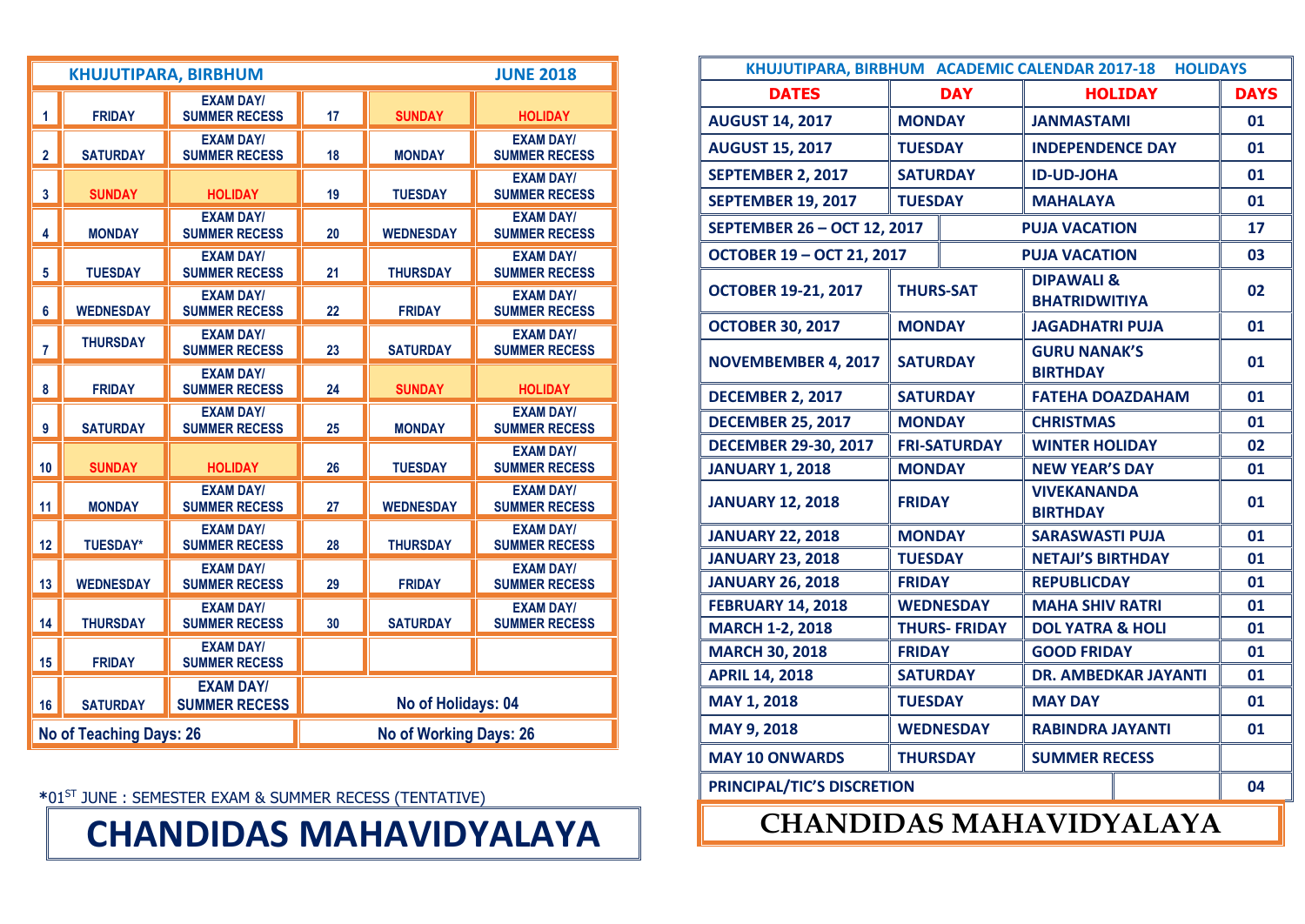| <b>IMPORTANT DATES OF DEPARTMENTAL SEMINARS</b>                 |                                 |  |  |  |  |
|-----------------------------------------------------------------|---------------------------------|--|--|--|--|
| <b>DEPARTMENT</b>                                               | <b>TENTATIVE DATES</b>          |  |  |  |  |
| <b>BENGALI</b>                                                  | 04.10.16 & 29.11.16             |  |  |  |  |
| <b>ENGLISH</b>                                                  | 15.09.16 & 08.12.16             |  |  |  |  |
| <b>SANSKRIT</b>                                                 | 05.10.16 & 16.12.16             |  |  |  |  |
| <b>HISTORY</b>                                                  | 23.09.16 & 09.12.16             |  |  |  |  |
| <b>GEOGRAPHY</b>                                                | 15.09.16 & 07.12.16             |  |  |  |  |
| <b>POLITICAL SCIENCE</b>                                        | 15.09.16 & 24.11.16             |  |  |  |  |
| <b>MATHEMATICS</b>                                              | 06.10.16 & 16.12.16             |  |  |  |  |
| <b>PHILOSOPHY</b>                                               | 04.10.16 & 06.12.16             |  |  |  |  |
|                                                                 |                                 |  |  |  |  |
| <b>TENTATIVE OF PROGRAMMES OF NATIONAL SERVICE SCHEME</b>       |                                 |  |  |  |  |
| <b>PROGRAMME</b>                                                | <b>DATES</b>                    |  |  |  |  |
| <b>GARDENING &amp; CAMPUSCLEANING</b>                           | 24.09.17, 25.11.17&<br>25.01.18 |  |  |  |  |
| <b>SEMINAR ON ENVIRONMENTAL RESOURCE</b><br><b>PRESERVATION</b> | 20.02.18                        |  |  |  |  |
| <b>SEMINAR ON HISTORICAL HERITAGE PRESERVATION</b>              | 21.03.18                        |  |  |  |  |
| <b>BLOOD DONATION CAMP</b>                                      | 30.11.17                        |  |  |  |  |
| <b>SPECIAL CAMP</b>                                             | 12.03.18-18.03.18               |  |  |  |  |
|                                                                 |                                 |  |  |  |  |
| <b>TENTATIVE DATES OF PROGRAMMES OF NATIONAL CADET CORPS</b>    |                                 |  |  |  |  |
| <b>PROGRAMME</b>                                                | <b>DATES</b>                    |  |  |  |  |
| <b>INDEPENDENCE DAY OBSERVATION</b>                             | 15TH AUGHST 2017                |  |  |  |  |
| <b>PLANTATION</b>                                               | 05TH SEPTEMBER 2017             |  |  |  |  |
| <b>NCC DAY OBSERVATION</b>                                      | 27TH NOVEMBER,<br>.2017         |  |  |  |  |
| <b>ANTI DRUG RALLY</b>                                          | 19TH DECEMBER, 2017             |  |  |  |  |
| <b>REPUBLIC DAY OBSERVATION</b>                                 | 26TH JANUARY 2018               |  |  |  |  |

**KHUJUTIPARA, BIRBHUM** 

#### ACADEMIC CALENDAR 2017-18

The institution is devoted to imparting value education to all the students for their all-round development and whole-heartedly wishes for success and a bright future for them.

#### **Some Nominal Directions for the Students:**

ATTEND CLASSES REGULARLY. MEET ALL ASSIGNMENTS. RESPECT EVERYONE. BE DISCIPLINED IN LIFE. BE DEDICATED TO YOUR WORK. ALWAYS BE POLITE. BE SINCERE AND ACHIEVE SUCCESS.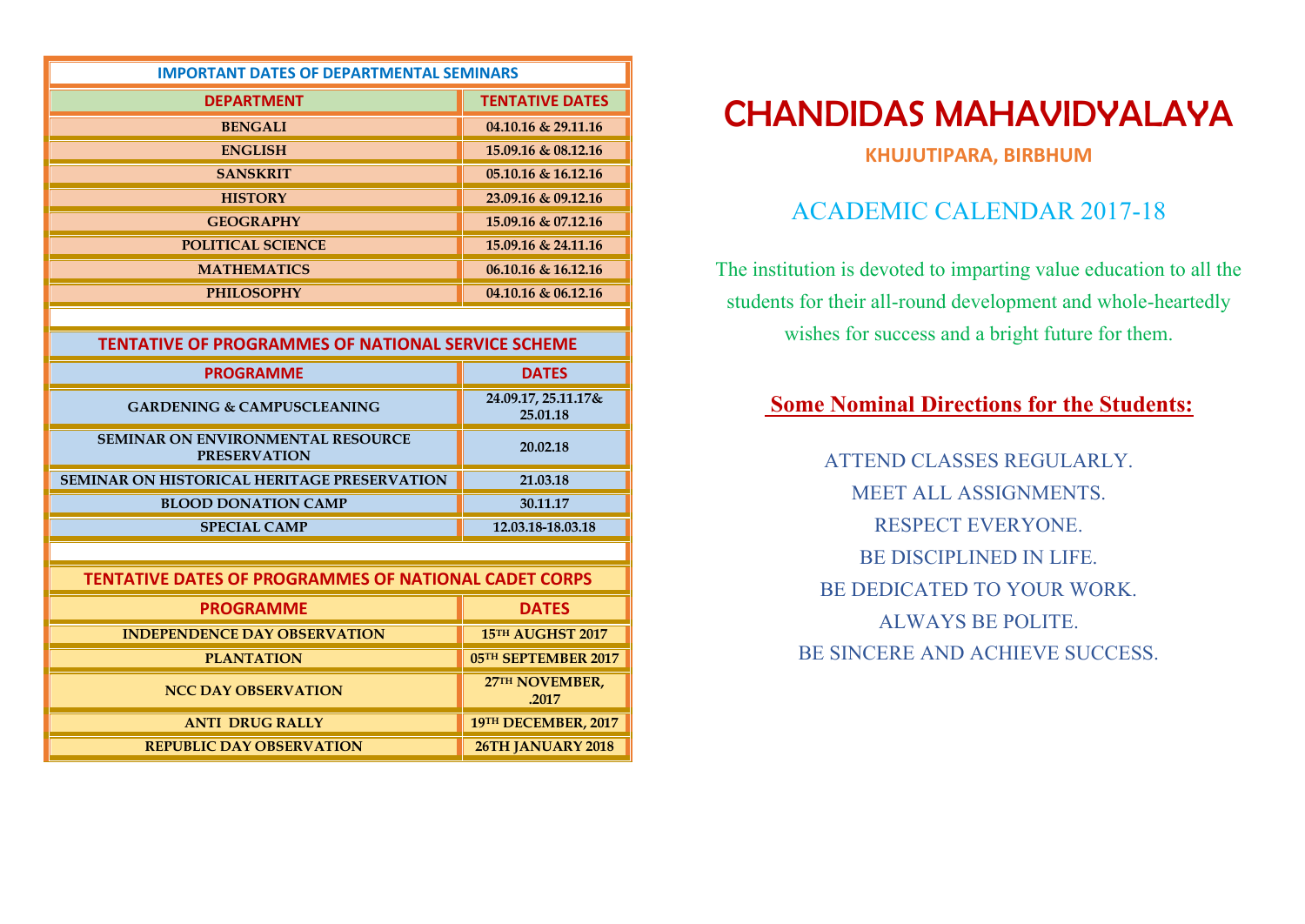|            | <b>CHNADIDAS MAHAVIDYALAYA</b> |                            |                                              |                                                                                       |                         |                             |                 |  |  |
|------------|--------------------------------|----------------------------|----------------------------------------------|---------------------------------------------------------------------------------------|-------------------------|-----------------------------|-----------------|--|--|
|            |                                |                            |                                              | CLASS ROUTINE FOR SCIENCE.: SESSION 2017-2018 SEMISTER - I: EFFECTIVE FROM 08.08.2017 |                         |                             |                 |  |  |
| Day        | <b>Class</b>                   | 10.15-11.15                | 11.15-12.15                                  | 12-151.15                                                                             | 1.15-2.15               | 2.15-3.15                   | $3.15 - 4.15$   |  |  |
|            | <b>1ST YEAR</b>                | Math(H)116-BR              | Math(H)116-BG<br><b>Botany GCC Practical</b> | Math (G)CC117-BG<br>Math(H)116-BS                                                     | Physics GE&GCC          | Chem GE & GCC               | <b>AECC-360</b> |  |  |
| <b>MON</b> | <b>2ND YEAR</b>                |                            | <b>Chemistry Practical</b>                   | Math(G)116-BR                                                                         | Math(H)116-BG<br>Botany | Math(H)116-BS               | Physics         |  |  |
|            | <b>3RD YEAR</b>                | Math(H)117-BG              | Math(H)117-BS<br>Physics                     | Chemistry                                                                             | Math $(H)$ 117-BS       | Math(G)117-BR<br>Botany     |                 |  |  |
|            |                                | Math(H)116-BG              | Physics GE & GCC                             | Math (G)CC116-BS                                                                      | Math(H)116-BS           |                             |                 |  |  |
|            | <b>1ST YEAR</b>                | <b>Botany GCC</b>          | <b>Botany GCC</b>                            | Zoology GCC Practical                                                                 |                         | Physics GE & GCC            |                 |  |  |
| <b>TUE</b> | <b>2ND YEAR</b>                | Physics                    |                                              |                                                                                       | Math(H)117-BG           | Math(H)117-BS               |                 |  |  |
|            |                                |                            | Zoology                                      | <b>Botany Practical</b>                                                               |                         |                             |                 |  |  |
|            | <b>3RD YEAR</b>                | Math(H)117-BS<br>Zoology   | Math(H)117-BS                                | Math(H)117-BG                                                                         | Physics                 | Botany                      | <b>ENVS-360</b> |  |  |
|            | <b>1ST YEAR</b>                | Chemistry GE & GCC         |                                              | Math (H)-BG<br>Math GCC-BR                                                            | Math(H)116-BR           | Physics GE & GCC            | <b>AECC</b>     |  |  |
|            |                                |                            |                                              | Zoology GCC                                                                           | Zoology GCC             |                             |                 |  |  |
| <b>WED</b> | <b>2ND YEAR</b>                | Math(H)117-BG              | Math(G)116-BG                                | Physics                                                                               | Chemistry               | Math(H)117-BR               |                 |  |  |
|            |                                | Zoology Practical          |                                              |                                                                                       |                         |                             |                 |  |  |
|            | <b>3RD YEAR</b>                | Math(H)117-BR              | Math(H)117-BR                                | Chemistry                                                                             | Math(H)117-BG           | Zoology                     |                 |  |  |
|            |                                |                            | <b>Physics Practical</b>                     | Math (H)116-BR                                                                        |                         |                             |                 |  |  |
|            | <b>1ST YEAR</b>                | Physics GE & GCC Practical |                                              | MATH-GCC-177 BS                                                                       | Math $(H)$ 116-SG       | Physics GE & GCC            |                 |  |  |
|            |                                |                            |                                              | Zoology GCC                                                                           |                         |                             |                 |  |  |
| <b>THU</b> | <b>2ND YEAR</b>                |                            | Math(G)-SG                                   | Physics                                                                               | Math $(H)$ 117-BR       | Math $(H)$ 117-BS           |                 |  |  |
|            |                                |                            | Zoology                                      |                                                                                       |                         |                             | <b>ENVS-360</b> |  |  |
|            | <b>3RD YEAR</b>                | Math(H)117-BS              | Math $(H)$ 117-BS                            | Math(H)115-SG                                                                         | Physics                 | Math $(G)$ 116-BR           |                 |  |  |
|            |                                | Zoology                    |                                              |                                                                                       |                         |                             |                 |  |  |
|            | <b>1ST YEAR</b>                | Math $(H)$ 116-BS          | Math(H)116-SG                                | Math (G)CC116-SG                                                                      | Physics GE & GCC        | Chem GE & GCC               | <b>AECC</b>     |  |  |
|            |                                | Zoology GCC                | Zoology GCC                                  | <b>Botany GCC</b>                                                                     |                         |                             |                 |  |  |
| <b>FRI</b> | <b>2ND YEAR</b>                | Physics                    | Chemistry                                    | Zoology                                                                               | Math $(H)$ 116-SG       | Math $(H)$ 116-BS<br>Botany | Math(G)116-SG   |  |  |
|            | <b>3RD YEAR</b>                | Math(H)117-SG              | Math(H)117-BS<br>Physics                     | Math(H)117-BS                                                                         |                         | Math(G)117-SG               |                 |  |  |
|            |                                |                            | <b>Botany Practical</b>                      | <b>Chemistry Practical</b>                                                            |                         | zoology                     |                 |  |  |
|            | <b>1ST YEAR</b>                | Math(H)116-BS              | Math(H)116-SG                                | Physics GE & GCC<br>Zoology GCC                                                       | Physics GE & GCC        | Math (G)CC116-SG            | <b>AECC</b>     |  |  |
| <b>SAT</b> | <b>2ND YEAR</b>                |                            | <b>Physics Practical</b>                     |                                                                                       | Math(H)116-SG           | Math(G)117-BS               |                 |  |  |
|            |                                |                            |                                              | Math(H)116-SG                                                                         | Zoology                 |                             |                 |  |  |
|            | <b>3RD YEAR</b>                | Math(H)117-SG              | Math(H)117-BS<br><b>Zoology Practical</b>    | Math(H)117-BS                                                                         | Math(G)116-BS           |                             |                 |  |  |
|            |                                |                            |                                              | Physics                                                                               |                         |                             |                 |  |  |
|            |                                |                            |                                              |                                                                                       |                         |                             |                 |  |  |
|            |                                |                            |                                              |                                                                                       |                         | Teacher-in-Charge           |                 |  |  |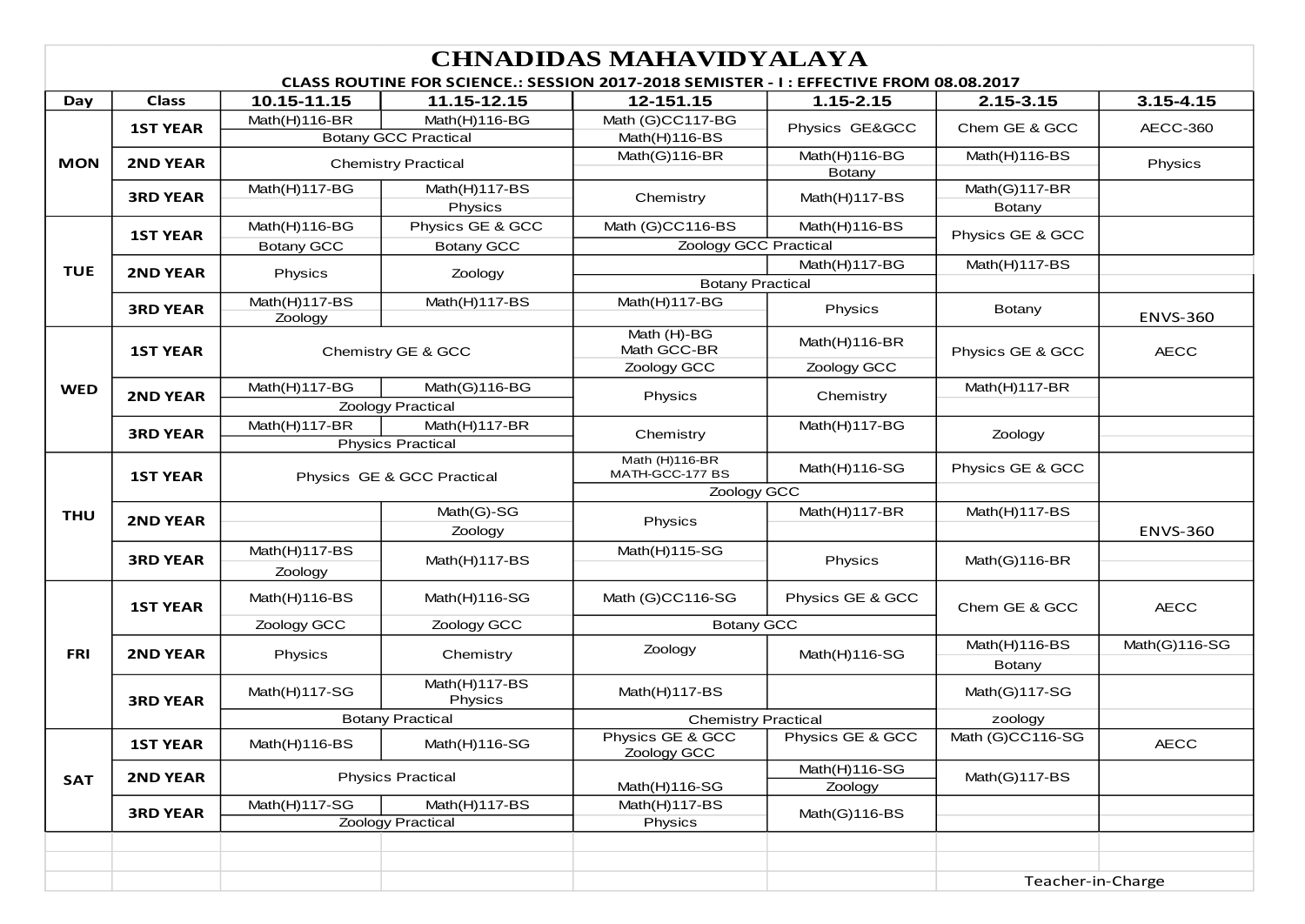|                | <b>B.COM Rutine for the session 2017-18</b> |                                        |                    |                     |                                      |                           |                     |  |  |  |
|----------------|---------------------------------------------|----------------------------------------|--------------------|---------------------|--------------------------------------|---------------------------|---------------------|--|--|--|
| <b>DAY</b>     | <b>CLASS</b>                                | 10.15-11.15                            | 11.15-12.15        | 12.15-1.15          | $1.15 - 2.15$                        | $2.15 - 3.15$             | $3.15 - 4.15$       |  |  |  |
|                |                                             | F A/C/COST A/C   B.MAG/B.LAW   ECO GCC |                    |                     | FA/C(G)/COST A/C                     | M.TH/COST A/C(G)-         |                     |  |  |  |
|                | 1ST                                         | -MLT                                   | -TKM               | $-113$ MC           | -AR                                  | <b>TKM</b>                | <b>ENVS-360</b>     |  |  |  |
|                |                                             |                                        |                    |                     | <b>ECOG</b>                          |                           | <b>ECOG</b>         |  |  |  |
| <b>MONDAY</b>  | 2ND                                         | <b>AUDITING-AR</b>                     | ADV.A/C-MLT        | <b>EDBC-TKM</b>     | $-113$ MC                            | A/C TH & AUDIT-AR         | $-113$ MC           |  |  |  |
|                | 3RD                                         | TAX (G)-TKM                            | <b>TAXATION-AR</b> | <b>ATMA-MLT</b>     | COR. A/C-MLT                         | <b>COPUTER IN BUS-MLT</b> |                     |  |  |  |
|                |                                             | F A/C/COST A/C   B.MAG/B.LAW           |                    | ECO GCC             | F.A/C(G)/COST A/C                    | M.TH/COST A/C(G)-         |                     |  |  |  |
|                | 1ST                                         | -AR                                    | -MLT               | $-113$              | -MLT                                 | <b>AR</b>                 | <b>TUTORIAL-TKM</b> |  |  |  |
| <b>TUESDAY</b> | 2ND                                         | <b>AUDITING-MLT</b>                    | ADV.A/C-AR         | COSTING(G)-AR       | <b>B.REG-TKM</b>                     | <b>B.ENV-MLT</b>          | ECOG-113 MC         |  |  |  |
|                | 3RD                                         |                                        | ADV. B. MATH       | <b>ATMA-MLT</b>     | <b>TAXATION-AR</b>                   |                           | <b>ENVS-360</b>     |  |  |  |
|                |                                             | F A/C/COST A/C   B.MAG/B.LAW   ECO GCC |                    |                     |                                      | M.TH/COST A/C(G)-         |                     |  |  |  |
|                | 1ST                                         | -MLT                                   | -AR                | $-113$ MC           | <b>F.A/C (G)-MLT</b>                 | <b>AR</b>                 | <b>ENVS-360</b>     |  |  |  |
|                | 2ND                                         |                                        | ADV.A/C-MLT        | <b>B.LAW-MLT</b>    | A/C TH & AUDIT-AR                    | <b>B.ENV-MLT</b>          | <b>ECOG-113 MC</b>  |  |  |  |
| WEDNESDAY      |                                             |                                        |                    |                     |                                      | <b>COPUTER IN BUS-AR</b>  |                     |  |  |  |
|                | 3RD                                         | <b>ATMA-AR</b>                         |                    | <b>TAXATION-AR</b>  |                                      |                           |                     |  |  |  |
|                |                                             | FA/C/COSTA/C                           | B.MAG/B.LAW        | ECO GCC             | F.A/C(G)/COST A/C                    | M.TH/COST A/C(G)-         |                     |  |  |  |
|                | 1ST                                         | -AR                                    | -TKM               | $-113$ MC           | -AR                                  | <b>TKM</b>                | <b>TUTORIAL-AR</b>  |  |  |  |
|                | 2ND                                         | AUDITING-TKM                           | ADV.A/C-AR         | COSTING(G)-AR       | <b>B.REG-TKM</b>                     | <b>B.MATH &amp; STAT</b>  | ECOG-113 MC         |  |  |  |
| THURSDAY       | 3RD                                         |                                        |                    | TAX (G)-TKM         | ADV.B. MATH                          | COP. IN BUS. (G)-AR       | <b>ENVS-360</b>     |  |  |  |
|                |                                             | F A/C/COST A/C                         |                    | <b>ECO GCC</b>      | FA/C(G)/COST A/C                     | M.TH/COST A/C(G)-         |                     |  |  |  |
|                | 1ST                                         | -MLT                                   |                    | $-113$ MC           | -MLT                                 | <b>AR</b>                 | <b>ENVS-360</b>     |  |  |  |
|                | 2ND                                         | <b>AUDITING-AR</b>                     | ADV.A/C-MLT        | <b>B.LAW-MLT</b>    |                                      | <b>B.MATH &amp; STAT</b>  | <b>TUTORIAL-AR</b>  |  |  |  |
| <b>NAO</b>     |                                             |                                        |                    | COP. IN BUS. (G)    |                                      |                           |                     |  |  |  |
| ER             | 3RD                                         |                                        | <b>TAXATION-AR</b> | -AR                 | <i>COP. IN BUS. (G)-AR</i>  ATMA-MLT |                           | <b>TUTORIAL-MLT</b> |  |  |  |
|                |                                             | F A/C/COST A/C B.MAG/B.LAW             |                    | ECO GCC             | F.A/C (G)/COST A/C                   | M.TH/COST A/C(G)          |                     |  |  |  |
|                | 1ST                                         | -TKM                                   | -MLT               | $-113$ MC           | -TKM                                 | -MLT                      | <b>ENVS-360</b>     |  |  |  |
| SATURDAY       | 2ND                                         |                                        | ADV.A/C-TKM        | <b>AUDITING-MLT</b> | COSTING(G)-MLT                       | <b>B.REG-TKM</b>          | <b>TUTORIAL-MLT</b> |  |  |  |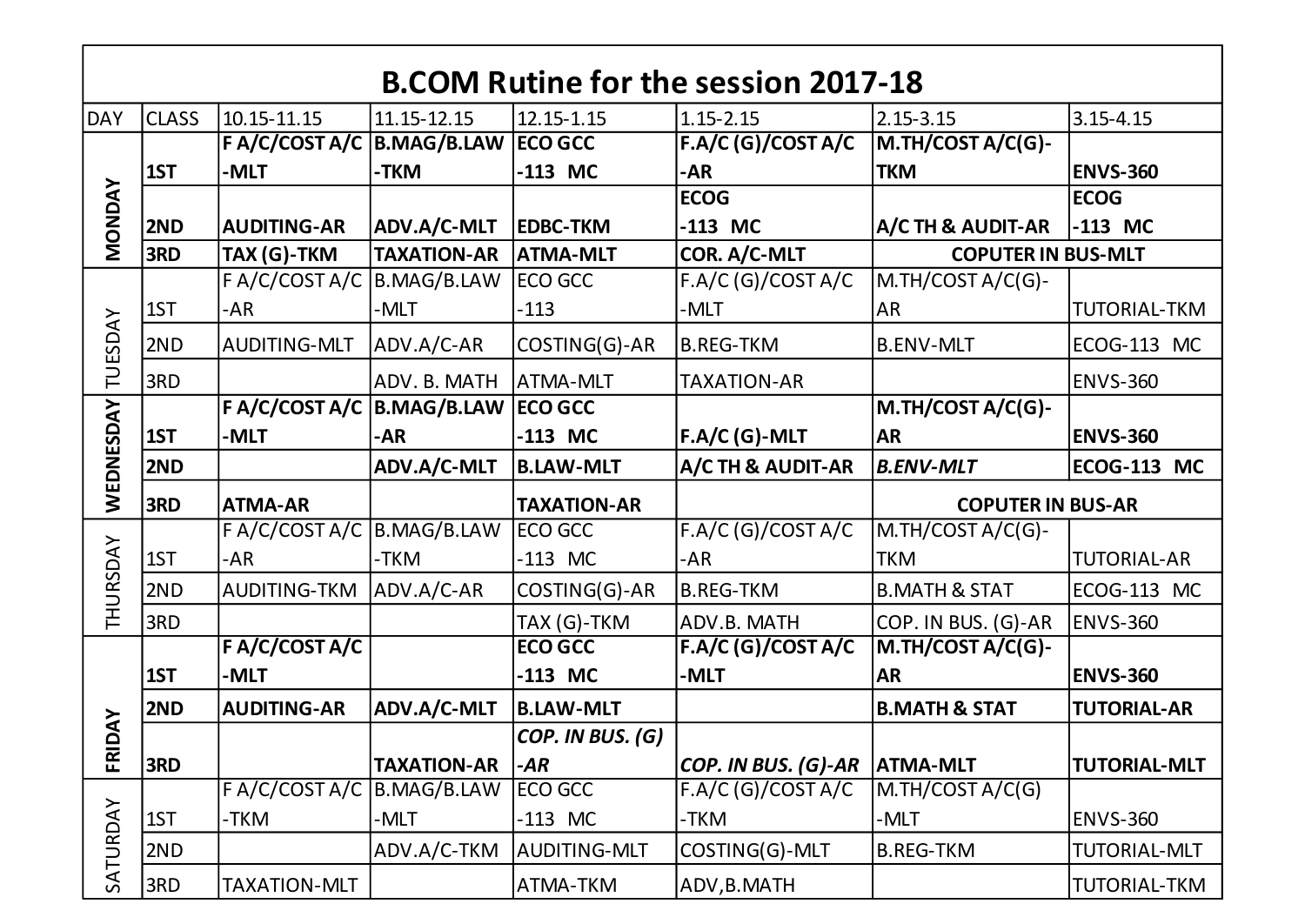#### **CLASS ROUTINE FOR ARTS : SESSION 2017-2018 (1ST SEMISTER): EFFECTIVE FROM 11.08.2017**

| DAY CLASS          |     | 10.15-11.15                                                                                                                                                                                            | 11.15-12.15                                                                                                                                                              | 12.15-1.15                                                                                                                                     | $1.15 - 2.15$                                                                                                                                                                                    | 2.15-3.15                                                                                                                                                                | $3.15 - 4.15$                          |
|--------------------|-----|--------------------------------------------------------------------------------------------------------------------------------------------------------------------------------------------------------|--------------------------------------------------------------------------------------------------------------------------------------------------------------------------|------------------------------------------------------------------------------------------------------------------------------------------------|--------------------------------------------------------------------------------------------------------------------------------------------------------------------------------------------------|--------------------------------------------------------------------------------------------------------------------------------------------------------------------------|----------------------------------------|
| ≻<br><b>MONDA</b>  |     | <b>BENG-HCC-353 SN</b><br>ENG-HCC-240 NY<br><b>SANS-HCC-103 RR</b><br>GEO-HCC-111 MR<br>1st POL-HCC-105 SSR<br>HIST-HCC-246 TM<br>PHIL-HCC-101 BB<br>ENG-L1 grA-360 PP<br>ENG-L1 grB-242 AC            | <b>BENG-HCC-353 BD</b><br>ENG-HCC-240 PP<br>SANS-HCC-103 CG<br>GEO-HCC-110 KM<br>POL-HCC-105 AH<br><b>HIST-HCC-246 MRC</b><br>PHIL-HCC-101 SB<br><b>BENG-GCC-360 SN</b>  | BENG-GE-353 SN<br>PHIL-GE-101 BB<br><b>HIST-GE &amp;GCC-360 TM</b><br><b>ECO-GE-105 MS</b>                                                     | PHIL-GCC-360 SB<br>POL-GE &GCC-355 AH<br><b>ECO-GE-105 MS</b>                                                                                                                                    | ENG-GE&GCC-240 PP<br><b>SANS-GE&amp;GCC-360 CG</b><br>GEO-GE&GCC 112 KM                                                                                                  | <b>ENVS-360 MS</b>                     |
|                    | 2nd | BENG-H-354 BD<br><b>GEO-H-112 AG</b><br><b>POL-H-109 AH</b><br>HIST-H-247 SNM<br><b>PHIL-H-102 SB</b>                                                                                                  | <b>SANS-H 355 RR</b><br><b>BENG-H-354 SSD</b><br><b>ENG-H-243 AC</b><br><b>HIST-H-247 TM</b><br><b>GEO-H-112 AG</b>                                                      | <b>BENG-G-354 SSD</b>                                                                                                                          | HIST-G-246 SNM<br><b>GEO-G 112 MR</b>                                                                                                                                                            | <b>ENG-H-243 AC</b><br><b>ENG-G-244 NY</b><br>SANS-G-353 KR<br><b>ECO-G 105 MS</b>                                                                                       |                                        |
|                    | 3rd | <b>BENG-H-355 SSD</b><br><b>ECO-G 244 MS</b>                                                                                                                                                           | <b>ENG-H-244 NY</b><br><b>SANS-H-104 KR</b><br><b>GEO-H-111 MR</b><br><b>POL-H-109 SSR</b><br><b>PHIL-H-102 BB</b>                                                       | <b>ENG-H-243 NY</b><br><b>SANS-H-104 KR</b><br><b>GEO-H-111 KM</b><br><b>POL-H-109 SSR</b><br>HIST-H-247 MRC<br>PHIL-H-102 SB<br>SANS-G-355 RR | BENG-H-354 BD<br><b>ENG-H-243 PP</b><br><b>SANS-H-104 CG</b><br><b>GEO-H-111 KM</b><br><b>POL-H-109 SSR</b><br><b>HIST-H-247 TM</b><br>PHIL-H-102 BB<br><b>BENG-G-353 SSD</b>                    | <b>BENG-H-354 SSD</b><br>HIST-H-246 SNM<br><b>GEO-G 111 AG</b>                                                                                                           | HIST-G-246 MRC<br><b>SANS-H-103 KR</b> |
| ≻<br><b>TUESDA</b> |     | <b>BENG-HCC-353 NM</b><br>ENG-HCC-240 QHI<br><b>SANS-HCC-103 AKR</b><br>GEO-HCC-111 KM<br>1st POL-HCC-105 SSR<br><b>HIST-HCC-246 SNM</b><br>PHIL-HCC-101 BNP<br>ENG-L1 grA-360 PP<br>ENG-L1 grB-242 AC | <b>BENG-HCC-353 SN</b><br>ENG-HCC-240 QHI<br>SANS-HCC-103 KR<br>GEO-HCC-110 AG<br>POL-HCC-105 KM<br><b>HIST-HCC-246 MRC</b><br>PHIL-HCC-101 BB<br><b>BENG-GCC-360 NM</b> | <b>BENG-GE-353 SN</b><br>PHIL-GE-101 BNP<br>HIST-GE&GCC-360 SNM<br><b>ECO-GE-105 MS</b>                                                        | PHIL-GCC-360 BB<br>POL-GE&GCC-355 SSR<br><b>ECO-GE-105 MS</b><br><b>MUSIC-GCC-113 KC</b>                                                                                                         | ENG-GE&GCC-101 AC<br><b>SANS-GE&amp;GCC-240 RA</b><br>GEO-GCC 112 KM<br><b>MUSIC-GCC-113 KC</b>                                                                          | GEO-GCC 112 AG                         |
|                    | 2nd | <b>BENG-H-354 SN</b><br>SANS-H-104 KR<br><b>GEO-H-112 AG</b><br><b>POL-H-109 KM</b><br>HIST-H-247 MRC<br><b>PHIL-H-102 BB</b><br>MUSIC-G-114 KC                                                        | <b>SANS-H-104 RA</b><br><b>ENG-H-243 AC</b><br><b>POL-H-109 SSR</b><br>PHIL-H-102 BNP<br><b>GEO-H-111 IM</b><br>MUSIC-G-114 KC                                           | <b>BENG-H-354 SSD</b><br>BENG-G-355 NM                                                                                                         | <b>ENG-H-246 PP</b><br><b>SANS-H-104 KR</b><br>SANS-G-240 RA<br><b>GEO-G 111 MR</b>                                                                                                              | PHIL-G-360 BNP<br><b>POL-G-105 SSR</b><br><b>ECO-G 103 MS</b>                                                                                                            |                                        |
|                    | 3rd | SANS-H-355 RA<br><b>ECO-G 244 MS</b>                                                                                                                                                                   | HIST-H-247 SNM<br><b>BENG-H-354 SSD</b><br><b>GEO-G 112 MR</b><br>SANS-H-355 AKR                                                                                         | <b>ENG-H-243 PP</b><br><b>GEO-H 111 KM</b>                                                                                                     | <b>BENG-H-354 SN</b><br><b>ENG-H-243 AC</b><br><b>SANS-H-103 AKR</b><br><b>GEO-H-110 IM</b><br><b>POL-H-109 KM</b><br>HIST-H-247MRC<br>PHIL-H-102 BNP<br>MUSIC-G-114 KC<br><b>BENG-G-353 SSD</b> | <b>BENG-H-354 SSD</b><br> ENG-H-243 QHI<br>SANS-H-104 AKR<br><b>GEO-H-110 IM</b><br><b>POL-H-109 KM</b><br>HIST-H-247 MRC<br><b>PHIL-H-102 BB</b><br><b>ENG-G-355 PP</b> | <b>ENVS-360 MS</b>                     |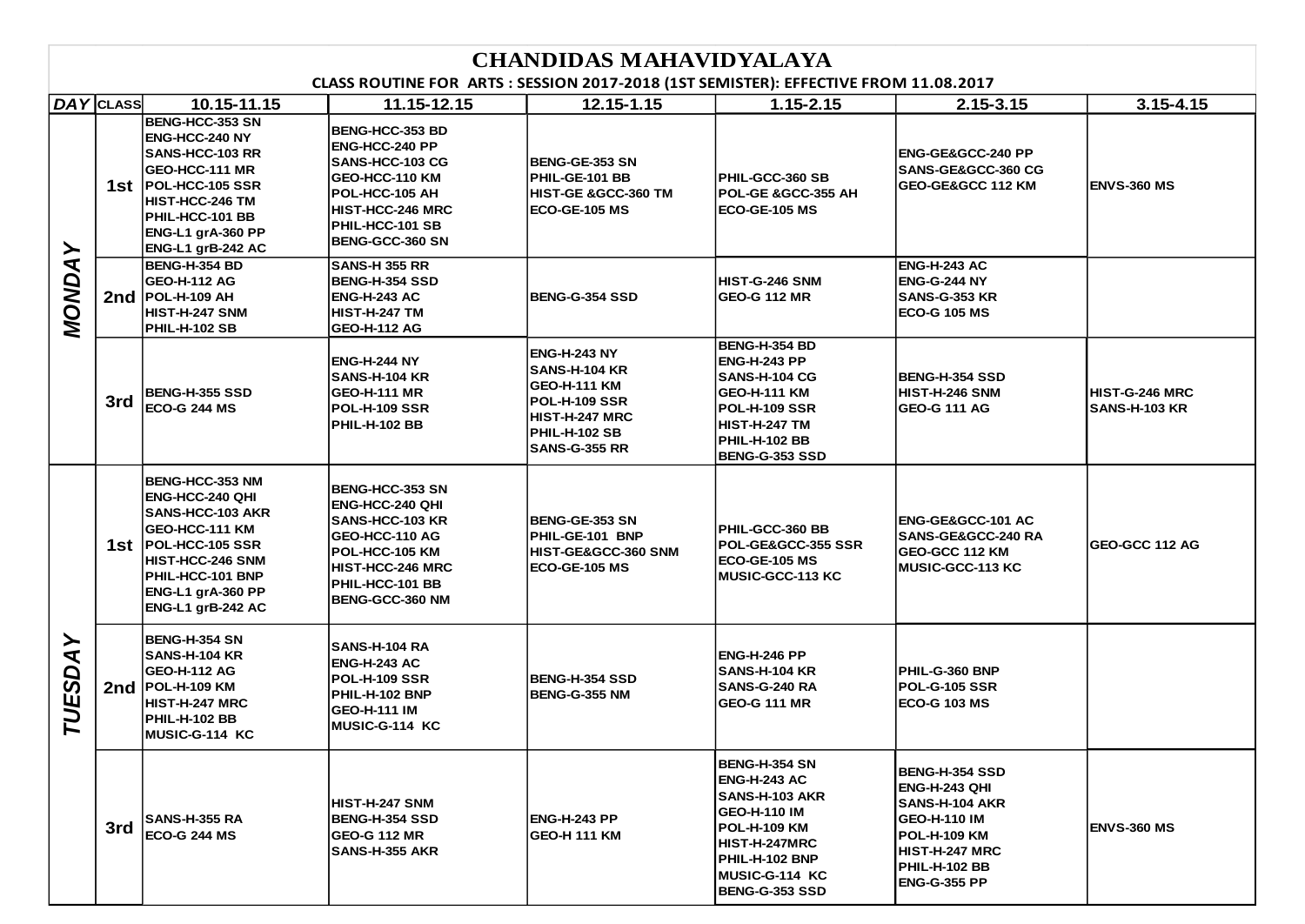| ≻<br><b>WEDNESDA</b> |     | <b>BENG-HCC-353 BD</b><br><b>ENG-HCC-240 AC</b><br><b>SANS-HCC-103 KR</b><br>GEO-HCC-112 AG<br>1st POL-HCC-105 AH<br>HIST-HCC-246 SNM<br>PHIL-HCC-101 BB<br>ENG-L1 grA-360 PP<br>ENG-L1 grB-242 NY | <b>BENG-HCC-353 SN</b><br><b>ENG-HCC-240 NY</b><br><b>SANS-HCC-103 RR</b><br>GEO-HCC-110 IM<br>POL-HCC-105 KM<br><b>HIST-HCC-246 SNM</b><br>PHIL-HCC-101 BNP<br>BENG-GCC-360 BD         | <b>BENG-GE-353 BD</b><br>PHIL-GE-101 BNP<br>HIST-GE&GCC-360 SNM<br>ECO-GCC-105 MS                                 | GEO-HCC-112 SI<br><b>PHIL-GCC-360 BB</b><br>POL-GE&GCC-353 AH<br>ECO-GCC-105 MS<br><b>MUSIC-GE&amp;GCC113</b>                                                           | <b>ENG-GE&amp;GCC-355 NY</b><br><b>SANS-GE&amp;GCC-360 RR</b><br><b>GEO-GE&amp;GCC 112 KM</b><br><b>MUSIC-GE&amp;GCC113</b>                                                 | <b>ENVS-360 MS</b>                                              |
|----------------------|-----|----------------------------------------------------------------------------------------------------------------------------------------------------------------------------------------------------|-----------------------------------------------------------------------------------------------------------------------------------------------------------------------------------------|-------------------------------------------------------------------------------------------------------------------|-------------------------------------------------------------------------------------------------------------------------------------------------------------------------|-----------------------------------------------------------------------------------------------------------------------------------------------------------------------------|-----------------------------------------------------------------|
|                      |     | BENG-H-354SN<br>ENG-H-243 QHI<br><b>SANS-H-104 RR</b><br>2nd GEO-H-111 KM<br><b>POL-H-109 KM</b><br><b>HIST-H-247 MRC</b><br>PHIL-H-102 BNP                                                        | <b>PHIL-G-354 BB</b><br>POL-G-247 AH<br><b>IMUSIC-G-113 KC</b>                                                                                                                          | <b>BENG-G-354 SN</b>                                                                                              | ENG-H-243 NY<br><b>SANS-H-103 AKR</b><br><b>ENG--G-355 AC</b><br>GEO-G 111 IM                                                                                           | HIST-G-247 MRC<br>ECO-G-105 MS                                                                                                                                              | <b>SANS-H-103 KR</b>                                            |
|                      |     | $3rd$ ECO-G-244 MS                                                                                                                                                                                 | <b>SANS-H-104 AKR</b><br><b>MUSIC-G</b><br>ENG-H-355 PP                                                                                                                                 | <b>ENG-H-240 AC</b><br><b>ENG-G-355 QHI</b><br><b>GEO-H 110 AG</b><br><b>MUSIC-G-113 KC</b>                       | <b>BENG-H-354 SN</b><br><b>ENG-H-240 QHI</b><br><b>SANS-H-104 RR</b><br>GEO-H-110 AG<br>POL-H-109 KM<br><b>HIST-H-246 MRC</b><br>PHIL-H-102 BNP<br><b>SANS-G-101 KR</b> | <b>BENG-H-354 BD</b><br><b>ENG-H-240 PP</b><br><b>SANS-H-104 KR</b><br><b>GEO-H-110 IM</b><br>POL-H-109 AH<br><b>HIST-H-246 SNM</b><br>PHIL-H-102 BB<br><b>GEO-G 111 SI</b> | <b>GEO-G 111 SI</b><br><b>SANS-H- 104 AKR</b>                   |
| ≻<br><b>HURSDA</b>   |     | BENG-HCC-353 NM<br><b>ENG-HCC-240 AC</b><br><b>SANS-HCC-103 RA</b><br>GEO-HCC-112 SI<br>1st  POL-HCC-105 KM<br>HIST-HCC-246 TM<br>PHIL-HCC-101 SB<br>ENG-L1 grA-360 QHI<br>ENG-L1 grB-242 NY       | <b>BENG-HCC-353 SSD</b><br><b>ENG-HCC-240 NY</b><br><b>SANS-HCC-103 KR</b><br>GEO-HCC-110 IM<br><b>POL-HCC-105 SSR</b><br>HIST-HCC-246 MRC<br>PHIL-HCC-101 SB<br><b>BENG-GCC-360 NM</b> | <b>BENG-GE-353 SSD</b><br>PHIL-GE-101 SB<br>HIST-GE&GCC-360 TM                                                    | <b>PHIL-GCC-360 BNP</b><br>POL-GE&GCC-355 SSR<br><b>MUSIC-GE&amp;GCC-113 KC</b>                                                                                         | <b>ENG-GE&amp;GCC-243 AC</b><br><b>SANS-GE&amp;GCC-360 RA</b><br><b>GEO-GE&amp;GCC 112 SI</b><br>MUSIC-GE&GCC-114 KC                                                        | <b>GEO-GE&amp;GCC 112 SI</b><br><b>IMUSIC-GE&amp;GCC-114 KC</b> |
|                      | 2nd | <b>BENG-H-354 SSD</b><br><b>SANS-H-104 KR</b><br><b>GEO-H-111 KM</b><br>POL-H-109 SSR<br>HIST-H-247 MRC<br>PHIL-H-102 BNP                                                                          | <b>ENG-H-243 AC</b><br><b>HIST-H-247 TM</b><br><b>GEO-H-111 KM</b>                                                                                                                      | <b>ENG-H-243 AC</b><br>SANS-H-104 AKR<br><b>GEO-G 112 SI</b><br>MUSIC-G-113 KC                                    | ENG-H-243 QHI<br><b>ENG--G-103 AC</b><br><b>GEO-G 112 KM</b>                                                                                                            | SANS-G-353 AKR                                                                                                                                                              | <b>SANS-H-103 AKR</b>                                           |
|                      |     | 3rd SANS-G-355 AKR                                                                                                                                                                                 | IPOL-H-109 KM<br>PHIL-H-102 BNP<br>MUSIC-G-113 KC                                                                                                                                       | <b>ENG-H-240 NY</b><br><b>POL-G-109 KM</b><br><b>BENG-H-354 NM</b><br><b>ENG-G-355 QHI</b><br><b>GEO H-110 KM</b> | <b>BENG-H-354 NM</b><br><b>ENG-H-240 NY</b><br>SANS-H-104 RA<br>GEO-H-111 IM<br>POL-H-105 KM<br>HIST-H-247 MRC<br>PHIL-H-102 SB<br><b>HIST-G-246 TM</b>                 | <b>BENG-H-354 SSD</b><br>ENG-H-240 QHI<br><b>SANS-H-104 KR</b><br><b>GEO-H-111 IM</b><br>POL-H-105 KM<br><b>HIST-H-247 MRC</b><br>PHIL-H-102 BNP                            | <b>ENVS-360 SI</b>                                              |